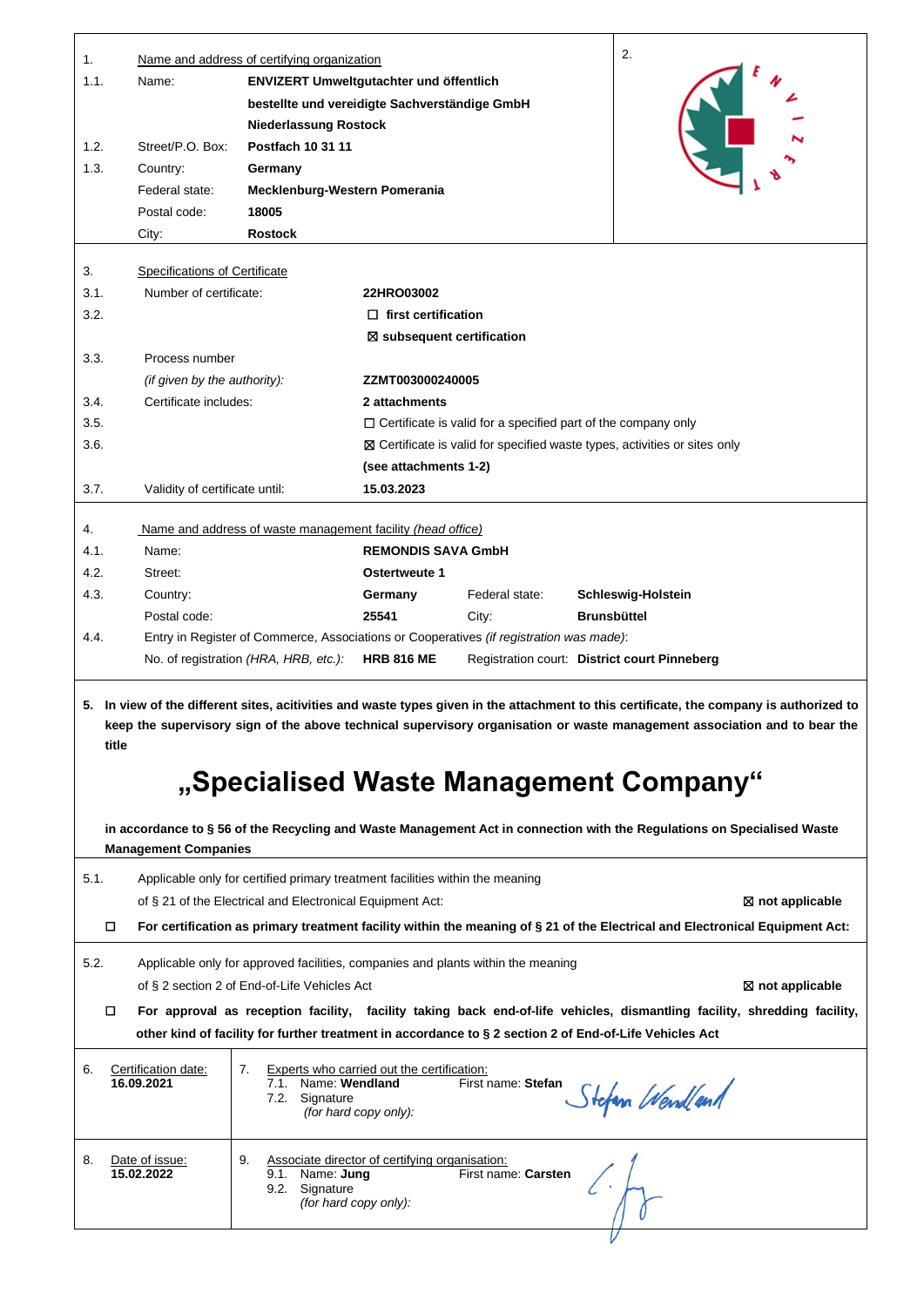|                                      |             | Attachment 1 to Certificate No. 22HRO003002                                                                                                                                            |                    |                                                                                                                                                                                                                         |
|--------------------------------------|-------------|----------------------------------------------------------------------------------------------------------------------------------------------------------------------------------------|--------------------|-------------------------------------------------------------------------------------------------------------------------------------------------------------------------------------------------------------------------|
| 1.                                   | <b>Site</b> |                                                                                                                                                                                        |                    |                                                                                                                                                                                                                         |
|                                      |             | (in case of several sites, please fill in a separate attachment for each site):                                                                                                        |                    |                                                                                                                                                                                                                         |
|                                      |             | 1.1. Name of site:                                                                                                                                                                     |                    | <b>REMONDIS SAVA GmbH</b>                                                                                                                                                                                               |
| 1.2. Street:<br><b>Ostertweute 1</b> |             |                                                                                                                                                                                        |                    |                                                                                                                                                                                                                         |
|                                      |             | 1.3. Country:                                                                                                                                                                          | Germany            |                                                                                                                                                                                                                         |
|                                      |             | Federal state:                                                                                                                                                                         |                    | Schleswig-Holstein                                                                                                                                                                                                      |
|                                      |             | Postal Code:                                                                                                                                                                           | 25541              |                                                                                                                                                                                                                         |
|                                      |             | City:                                                                                                                                                                                  | <b>Brunsbüttel</b> |                                                                                                                                                                                                                         |
| 2.                                   |             | <b>Certified Activities</b>                                                                                                                                                            |                    |                                                                                                                                                                                                                         |
| $\overline{\phantom{0}}$             |             | Treatment must always be marked with a cross in combination with recovery and/or disposal.<br>Storage must always be marked with a cross in combination with recovery and/or disposal. |                    | In case of different activities please fill in a separate attachment for each activity, if different waste types are concerned.                                                                                         |
|                                      |             | 2.1. Collection<br>2.1.1. in Germany only<br>2.1.2. worldwide                                                                                                                          | □                  | Ident. No. as per § 28 of Ordinance on Waste Recovery + Disposal Records:<br>□<br>□                                                                                                                                     |
|                                      |             | 2.2. Transport<br>2.2.1. in Germany only<br>2.2.2. worldwide                                                                                                                           | □                  | Ident. No. as per § 28 of Ordinance on Waste Recovery + Disposal Records:<br>□<br>$\Box$                                                                                                                                |
|                                      |             | 2.3. Storage<br>2.3.1. for recovery (No. 2.5)                                                                                                                                          | ⊠                  | Ident. No. as per § 28 of Ordinance on Waste Recovery + Disposal Records:<br>□                                                                                                                                          |
|                                      |             | 2.3.2. for disposal (No. $2.6$ )                                                                                                                                                       |                    | ⊠<br>No. of waste managing company: A51G005086                                                                                                                                                                          |
|                                      |             | 2.4. Treatment                                                                                                                                                                         | ⊠                  | Ident. No. as per § 28 of Ordinance on Waste Recovery + Disposal Records:                                                                                                                                               |
|                                      |             | 2.4.1. for recovery (No. 2.5)<br>2.4.2. for disposal (No. $2.6$ )                                                                                                                      |                    | □<br>⊠<br>No. of waste managing company: A51G005086                                                                                                                                                                     |
|                                      |             | 2.5. Recovery<br>2.5.1. Preparation for reuse<br>2.5.2. Recycling                                                                                                                      | □                  | Ident. No. as per § 28 of Ordinance on Waste Recovery + Disposal Records:<br>$\Box$ preparatory<br>$\Box$ finalized<br>□<br>□                                                                                           |
|                                      |             | 2.5.3. Other processing techniques<br>2.6. Disposal                                                                                                                                    | ⊠                  | □<br>Ident. No. as per § 28 of Ordinance on Waste Recovery + Disposal Records:                                                                                                                                          |
|                                      |             |                                                                                                                                                                                        |                    | ⊠ preparatory No. of waste managingcompany: A51G005086<br>⊠ finalized                                                                                                                                                   |
|                                      |             | 2.7. Trading<br>2.7.1. in Germany only<br>2.7.2. worldwide                                                                                                                             | □                  | Ident. No. as per § 28 of Ordinance on Waste Recovery + Disposal Records:<br>□<br>$\Box$                                                                                                                                |
|                                      |             | 2.8. Brokering                                                                                                                                                                         | □                  | Ident. No. as per § 28 of Ordinance on Waste Recovery + Disposal Records:                                                                                                                                               |
|                                      |             | 2.8.1. in Germany only<br>2.8.2. worldwide                                                                                                                                             |                    | □<br>□                                                                                                                                                                                                                  |
|                                      |             |                                                                                                                                                                                        |                    |                                                                                                                                                                                                                         |
| 3.                                   |             |                                                                                                                                                                                        |                    | Description of waste managing activities, in particular with regard tot he technology oft he facility:<br>(in case of several technical facilities a separate attachment must be filled in for each technical facility) |
|                                      |             | Hazardous waste incineration plant, disposal                                                                                                                                           |                    |                                                                                                                                                                                                                         |
| 3.1.                                 |             |                                                                                                                                                                                        |                    | Applicable only for certified first treatment within the meaning of § 21 of the Electrical and Electronical Equipment Act:<br>$\boxtimes$ not applicable                                                                |
|                                      | □           |                                                                                                                                                                                        |                    | Compliance with the requirements of the Electrical and Electronical Equipment Act was verified and the<br>facility is classified as certified first treatment facility within the meaning of § 21 of the E.E.E.A.       |
| 3.2.                                 |             |                                                                                                                                                                                        |                    | Applicable only for approved first treatment facilities within the meaning of § 2 section 2 of End-of-Life Vehicles Act:<br>$\boxtimes$ not applicable                                                                  |
|                                      |             |                                                                                                                                                                                        |                    | $\Box$ Compliance with the requirements of the End-of-Life Vehicles Act was certified. Facility is classified as::                                                                                                      |
|                                      |             | 3.2.1. Reception facility                                                                                                                                                              |                    | □                                                                                                                                                                                                                       |
|                                      |             | 3.2.2. Disposal facility                                                                                                                                                               |                    | $\Box$                                                                                                                                                                                                                  |
|                                      |             | 3.2.3. Disassembly facility                                                                                                                                                            |                    | □                                                                                                                                                                                                                       |
|                                      |             | 3.2.4. Shredding facility<br>3.2.5. Other facility type for further treatment                                                                                                          |                    | □<br>□                                                                                                                                                                                                                  |
|                                      |             |                                                                                                                                                                                        |                    |                                                                                                                                                                                                                         |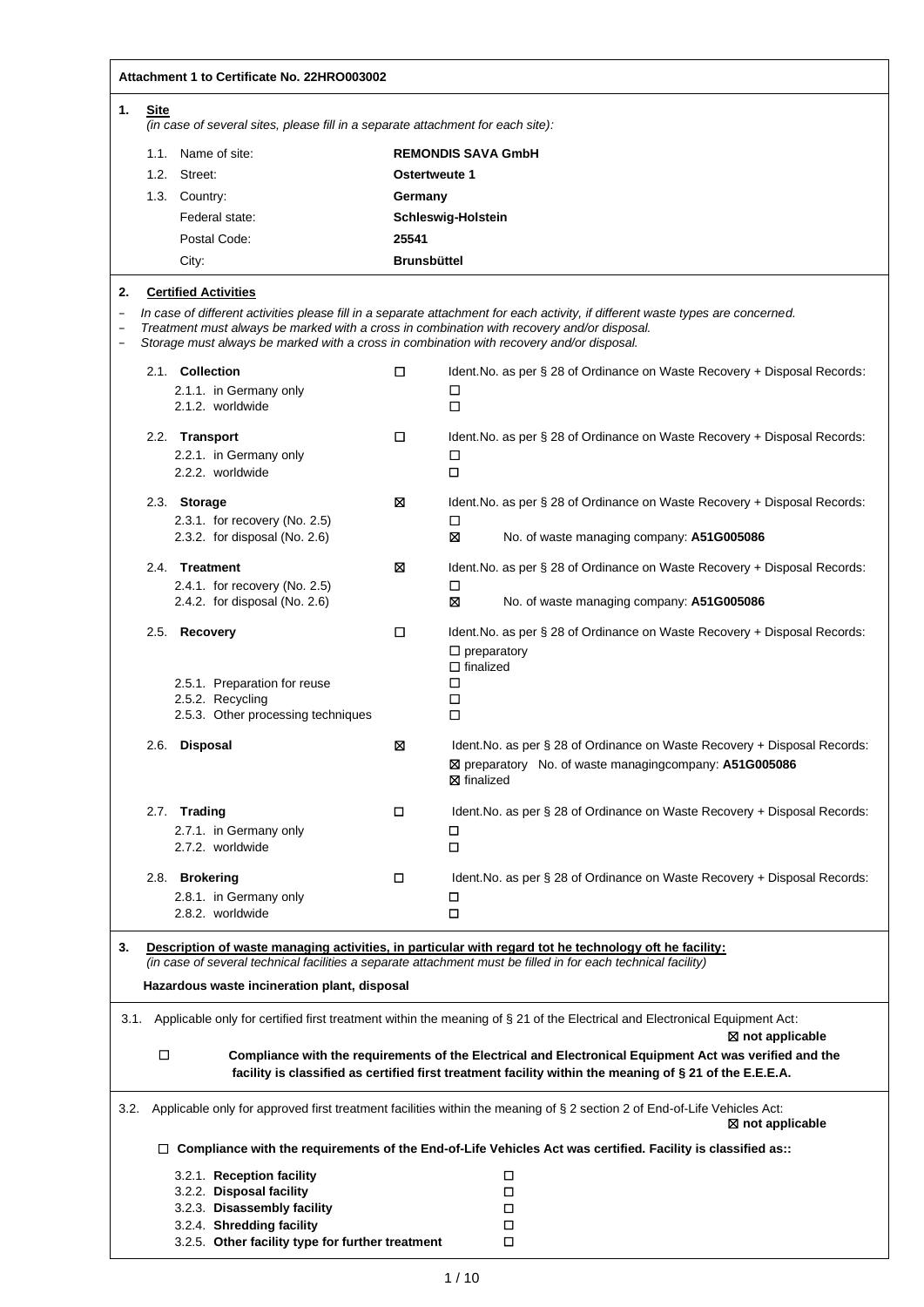| <b>Activity concerned:</b><br>Name of waste management company: | storage, treatment, disposal<br><b>REMONDIS SAVA GmbH</b>                                                         |                                        |
|-----------------------------------------------------------------|-------------------------------------------------------------------------------------------------------------------|----------------------------------------|
| 4.                                                              | Waste types as per attachment to List of Waste Materials (AVV):                                                   |                                        |
| 4.1. All waste types                                            | □                                                                                                                 |                                        |
| 4.2. All non-hazardous waste types                              | □                                                                                                                 |                                        |
| 4.3. All hazardous waste types<br>4.4. Specified waste types    | □<br>⊠                                                                                                            |                                        |
|                                                                 |                                                                                                                   |                                        |
| <b>Waste key</b><br>(with "*" mark, if needed)                  | <b>Waste Description</b>                                                                                          | <b>Restrictions/</b><br>other comments |
| 01 05 05*                                                       | oil-containing drilling muds and wastes                                                                           |                                        |
| 02 01 01                                                        | sludges from washing and cleaning                                                                                 |                                        |
| 02 01 02                                                        | animal-tissue waste                                                                                               |                                        |
| 02 01 03                                                        | plant-tissue waste                                                                                                |                                        |
| 02 01 04                                                        | waste plastics (except packaging)                                                                                 |                                        |
| 02 01 06                                                        | animal faeces, urine and manure (including spoiled straw), effluent, collected<br>separately and treated off-site |                                        |
| 02 01 08*                                                       | agrochemical waste containing hazardous substances                                                                |                                        |
| 02 01 09                                                        | agrochemical waste other than those mentioned in 02 01 08                                                         |                                        |
| 02 01 99                                                        | wastes not otherwise specified                                                                                    |                                        |
| 02 02 01                                                        | sludges from washing and cleaning                                                                                 |                                        |
| 02 02 02                                                        | animal-tissue waste                                                                                               |                                        |
| 02 02 03                                                        | materials unsuitable for consumption or processing                                                                |                                        |
| 02 02 04                                                        | sludges from on-site effluent treatment                                                                           |                                        |
| 02 03 03                                                        | wastes from solvent extraction                                                                                    |                                        |
| 02 03 04                                                        | materials unsuitable for consumption or processing                                                                |                                        |
| 02 03 05                                                        | sludges from on-site effluent treatment                                                                           |                                        |
| 02 03 99<br>02 04 03                                            | wastes not otherwise specified                                                                                    |                                        |
| 02 05 01                                                        | sludges from on-site effluent treatment<br>materials unsuitable for consumption or processing                     |                                        |
| 02 05 02                                                        | sludges from on-site effluent treatment                                                                           |                                        |
| 02 06 01                                                        | materials unsuitable for consumption or processing                                                                |                                        |
| 02 06 03                                                        | sludges from on-site effluent treatment                                                                           |                                        |
| 02 07 02                                                        | wastes from spirits distillation                                                                                  |                                        |
| 02 07 04                                                        | materials unsuitable for consumption or processing                                                                |                                        |
| 02 07 05                                                        | sludges from on-site effluent treatment                                                                           |                                        |
| 03 01 01                                                        | waste bark and cork                                                                                               |                                        |
| 03 01 04*                                                       | sawdust, shavings, cuttings, wood, particle board and veneer containing<br>hazardous substances                   |                                        |
| 03 01 05                                                        | sawdust, shavings, cuttings, wood, particle board and veneer other than<br>those mentioned in 03 01 04            |                                        |
| 03 02 01*                                                       | non-halogenated organic wood preservatives                                                                        |                                        |
| 03 02 02*                                                       | organochlorinated wood preservatives                                                                              |                                        |
| 03 02 03*                                                       | organometallic wood preservatives                                                                                 |                                        |
| 03 02 04*                                                       | inorganic wood preservatives                                                                                      |                                        |
| 03 02 05*                                                       | other wood preservatives containing hazardous substances                                                          |                                        |
| 03 02 99                                                        | wood preservatives not otherwise specified                                                                        |                                        |
| 03 03 01                                                        | waste bark and wood                                                                                               |                                        |
| 03 03 02                                                        | green liquor sludge (from recovery of cooking liquor)                                                             |                                        |
| 03 03 05                                                        | de-inking sludges from paper recycling                                                                            |                                        |
| 03 03 10<br>03 03 99                                            | fibre rejects, fibre-, filler- and coating-sludges from mechanical separation<br>wastes not otherwise specified   |                                        |
| 04 01 03*                                                       | degreasing wastes containing solvents without a liquid phase                                                      |                                        |
| 04 01 04                                                        | tanning liquor containing chromium                                                                                |                                        |
| 04 01 05                                                        | tanning liquor free of chromium                                                                                   |                                        |
| 04 02 09                                                        | wastes from composite materials (impregnated textile, elastomer, plastomer)                                       |                                        |
| 04 02 10                                                        | organic matter from natural products (for example grease, wax)                                                    |                                        |
| 04 02 14*                                                       | wastes from finishing containing organic solvents                                                                 |                                        |
| 04 02 15                                                        | wastes from finishing other than those mentioned in 04 02 14                                                      |                                        |
| 04 02 16*                                                       | dyestuffs and pigments containing hazardous substances                                                            |                                        |
| 04 02 17                                                        | dyestuffs and pigments other than those mentioned in 04 02 16                                                     |                                        |
| 04 02 19*                                                       | sludges from on-site effluent treatment containing hazardous substances                                           |                                        |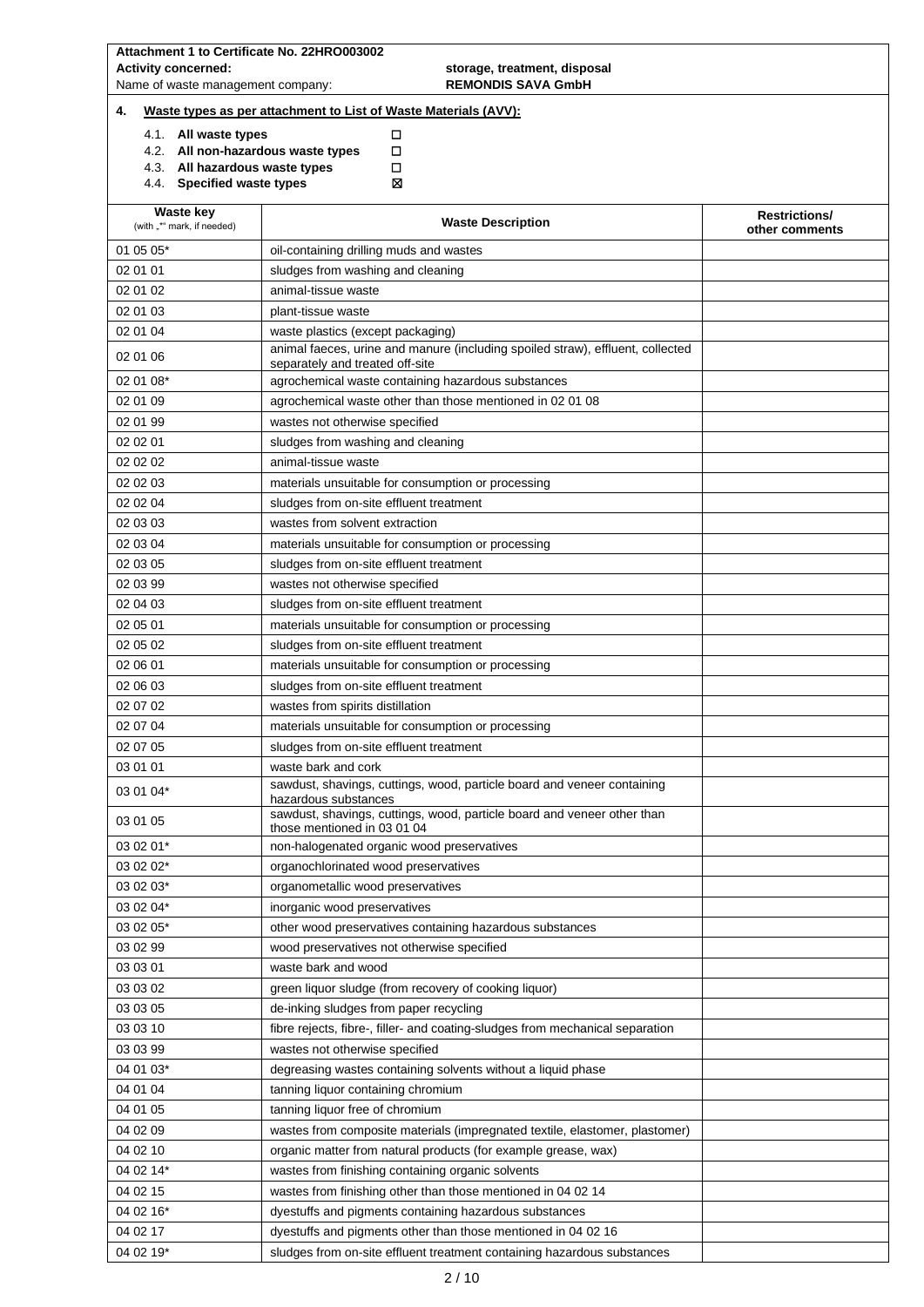| Attachment 1 to Certificate No. 22HRO003002                  |                                                                                   |  |  |  |  |
|--------------------------------------------------------------|-----------------------------------------------------------------------------------|--|--|--|--|
| <b>Activity concerned:</b>                                   | storage, treatment, disposal                                                      |  |  |  |  |
|                                                              | <b>REMONDIS SAVA GmbH</b><br>Name of waste management company:                    |  |  |  |  |
| 4.                                                           | Waste types as per attachment to List of Waste Materials (AVV):                   |  |  |  |  |
| 4.1. All waste types                                         | □                                                                                 |  |  |  |  |
| 4.2. All non-hazardous waste types                           | □                                                                                 |  |  |  |  |
| 4.3. All hazardous waste types<br>4.4. Specified waste types | □<br>⊠                                                                            |  |  |  |  |
|                                                              |                                                                                   |  |  |  |  |
| 04 02 20                                                     | sludges from on-site effluent treatment other than those mentioned in 04 02<br>19 |  |  |  |  |
| 04 02 22                                                     | wastes from processed textile fibres                                              |  |  |  |  |
| 05 01 02*                                                    | desalter sludges                                                                  |  |  |  |  |
| 05 01 03*                                                    | tank bottom sludges                                                               |  |  |  |  |
| 05 01 04*                                                    | acid alkyl sludges                                                                |  |  |  |  |
| 05 01 05*                                                    | oil spills                                                                        |  |  |  |  |
| 05 01 06*                                                    | oily sludges from maintenance operations of the plant or equipment                |  |  |  |  |
| 05 01 07*                                                    | acid tars                                                                         |  |  |  |  |
| 05 01 08*                                                    | other tars                                                                        |  |  |  |  |
| 05 01 09*                                                    | sludges from on-site effluent treatment containing hazardous substances           |  |  |  |  |
| 05 01 10                                                     | sludges from on-site effluent treatment other than those mentioned in 05 01<br>09 |  |  |  |  |
| 05 01 12*                                                    | oil containing acids                                                              |  |  |  |  |
| 05 01 15*                                                    | spent filter clays                                                                |  |  |  |  |
| 05 01 17                                                     | <b>Bitumen</b>                                                                    |  |  |  |  |
| 05 06 03*                                                    | other tars                                                                        |  |  |  |  |
| 05 06 99                                                     | wastes not otherwise specified                                                    |  |  |  |  |
| 06 02 03*                                                    | ammonium hydroxide                                                                |  |  |  |  |
| 06 02 04*                                                    | sodium and potassium hydroxide                                                    |  |  |  |  |
| 06 02 05*                                                    | other bases                                                                       |  |  |  |  |
| 06 02 99                                                     | wastes not otherwise specified                                                    |  |  |  |  |
| 06 03 13*                                                    | solid salts and solutions containing heavy metals                                 |  |  |  |  |
| 06 03 14                                                     | solid salts and solutions other than those mentioned in 06 03 11 and 06 03<br>13  |  |  |  |  |
| 06 05 02*                                                    | sludges from on-site effluent treatment containing hazardous substances           |  |  |  |  |
| 06 05 03                                                     | sludges from on-site effluent treatment other than those mentioned in 06 05<br>02 |  |  |  |  |
| 06 07 02*                                                    | activated carbon from chlorine production                                         |  |  |  |  |
| 06 13 01*                                                    | inorganic plant protection products, wood-preserving agents and other             |  |  |  |  |
| 06 13 02*                                                    | biocides.<br>spent activated carbon (except 06 07 02)                             |  |  |  |  |
| 06 13 03                                                     | carbon black                                                                      |  |  |  |  |
| 07 01 01*                                                    | aqueous washing liquids and mother liquors                                        |  |  |  |  |
| 07 01 03*                                                    | organic halogenated solvents, washing liquids and mother liquors                  |  |  |  |  |
| 07 01 04*                                                    | other organic solvents, washing liquids and mother liquors                        |  |  |  |  |
| 07 01 07*                                                    | halogenated still bottoms and reaction residues                                   |  |  |  |  |
| 07 01 08*                                                    | other still bottoms and reaction residues                                         |  |  |  |  |
| 07 01 09*                                                    | halogenated filter cakes and spent absorbents                                     |  |  |  |  |
| 07 01 10*                                                    | other filter cakes and spent absorbents                                           |  |  |  |  |
| 07 01 11*                                                    | sludges from on-site effluent treatment containing hazardous substances           |  |  |  |  |
| 07 01 12                                                     | sludges from on-site effluent treatment other than those mentioned in 07 01<br>1  |  |  |  |  |
| 07 01 99                                                     | wastes not otherwise specified                                                    |  |  |  |  |
| 07 02 01*                                                    | aqueous washing liquids and mother liquors                                        |  |  |  |  |
| 07 02 03*                                                    | organic halogenated solvents, washing liquids and mother liquors                  |  |  |  |  |
| 07 02 04*                                                    | other organic solvents, washing liquids and mother liquors                        |  |  |  |  |
| 07 02 07*                                                    | halogenated still bottoms and reaction residues                                   |  |  |  |  |
| 07 02 08*                                                    | other still bottoms and reaction residues                                         |  |  |  |  |
| 07 02 09*                                                    | halogenated filter cakes and spent absorbents                                     |  |  |  |  |
| 07 02 10*                                                    | other filter cakes and spent absorbents                                           |  |  |  |  |
| 07 02 11*                                                    | sludges from on-site effluent treatment containing hazardous substances           |  |  |  |  |
| 07 02 12                                                     | sludges from on-site effluent treatment other than those mentioned in 07 02<br>11 |  |  |  |  |
| 07 02 14*                                                    | wastes from additives containing hazardous substances                             |  |  |  |  |
| 07 02 15                                                     | wastes from additives other than those mentioned in 07 02 14                      |  |  |  |  |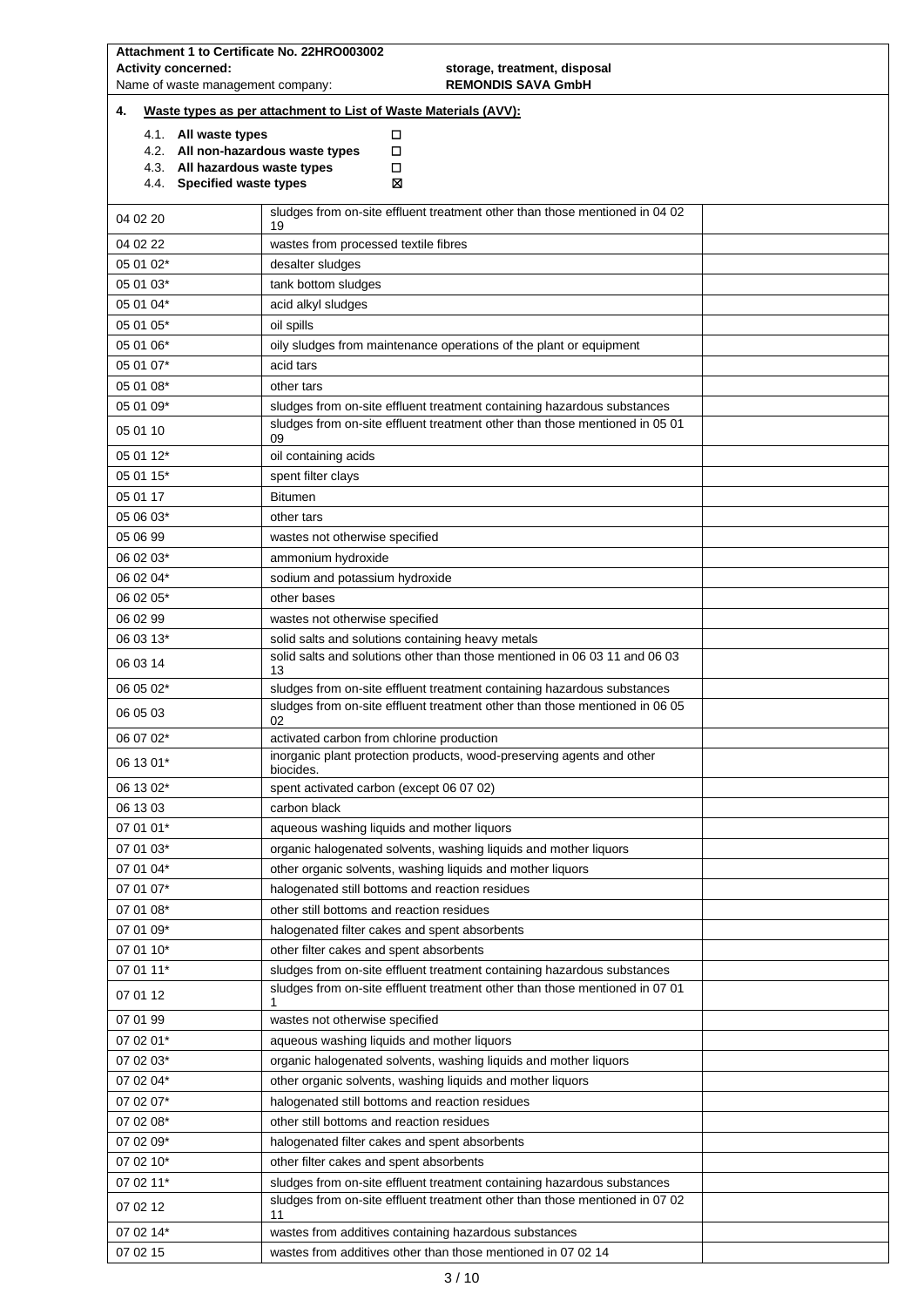| Attachment 1 to Certificate No. 22HRO003002                                               |                                                                                                                                                        |  |  |  |  |
|-------------------------------------------------------------------------------------------|--------------------------------------------------------------------------------------------------------------------------------------------------------|--|--|--|--|
| <b>Activity concerned:</b>                                                                | storage, treatment, disposal<br>Name of waste management company:                                                                                      |  |  |  |  |
|                                                                                           | <b>REMONDIS SAVA GmbH</b>                                                                                                                              |  |  |  |  |
| 4.                                                                                        | Waste types as per attachment to List of Waste Materials (AVV):                                                                                        |  |  |  |  |
| 4.1. All waste types                                                                      | □<br>4.2. All non-hazardous waste types<br>□                                                                                                           |  |  |  |  |
| 4.3. All hazardous waste types                                                            | □                                                                                                                                                      |  |  |  |  |
| 4.4. Specified waste types                                                                | ⊠                                                                                                                                                      |  |  |  |  |
| 07 02 16*                                                                                 | wastes containing hazardous silicones                                                                                                                  |  |  |  |  |
| 07 02 17                                                                                  | wastes containing silicones other than those mentioned in 07 02 16                                                                                     |  |  |  |  |
| 07 02 99                                                                                  | wastes not otherwise specified                                                                                                                         |  |  |  |  |
| 07 03 01*                                                                                 | aqueous washing liquids and mother liquors                                                                                                             |  |  |  |  |
| 07 03 03*                                                                                 | organic halogenated solvents, washing liquids and mother liquors                                                                                       |  |  |  |  |
| 07 03 04*                                                                                 | other organic solvents, washing liquids and mother liquors                                                                                             |  |  |  |  |
| 07 03 07*                                                                                 | halogenated still bottoms and reaction residues                                                                                                        |  |  |  |  |
| 07 03 08*                                                                                 | other still bottoms and reaction residues                                                                                                              |  |  |  |  |
| 07 03 09*                                                                                 | halogenated filter cakes and spent absorbents                                                                                                          |  |  |  |  |
| 07 03 10*                                                                                 | other filter cakes and spent absorbents                                                                                                                |  |  |  |  |
| 07 03 11*                                                                                 | sludges from on-site effluent treatment containing hazardous substances                                                                                |  |  |  |  |
| 07 03 12                                                                                  | sludges from on-site effluent treatment other than those mentioned in 07 03<br>11                                                                      |  |  |  |  |
| 07 04 01*                                                                                 | aqueous washing liquids and mother liquors                                                                                                             |  |  |  |  |
| 07 04 03*                                                                                 | organic halogenated solvents, washing liquids and mother liquors                                                                                       |  |  |  |  |
| 07 04 04*                                                                                 | other organic solvents, washing liquids and mother liquors                                                                                             |  |  |  |  |
| 07 04 07*                                                                                 | halogenated still bottoms and reaction residues                                                                                                        |  |  |  |  |
| 07 04 08*                                                                                 | other still bottoms and reaction residues                                                                                                              |  |  |  |  |
| 07 04 09*                                                                                 | halogenated filter cakes and spent absorbents                                                                                                          |  |  |  |  |
| 07 04 10*                                                                                 | other filter cakes and spent absorbents                                                                                                                |  |  |  |  |
| 07 04 11*                                                                                 | sludges from on-site effluent treatment containing hazardous substances                                                                                |  |  |  |  |
| 07 04 12                                                                                  | sludges from on-site effluent treatment other than those mentioned in 07 04<br>11                                                                      |  |  |  |  |
| 07 04 13*                                                                                 | solid wastes containing hazardous substances                                                                                                           |  |  |  |  |
| 07 04 99<br>wastes not otherwise specified                                                |                                                                                                                                                        |  |  |  |  |
| 07 05 01*                                                                                 | aqueous washing liquids and mother liquors                                                                                                             |  |  |  |  |
| 07 05 03*                                                                                 | organic halogenated solvents, washing liquids and mother liquors                                                                                       |  |  |  |  |
| 07 05 04*<br>other organic solvents, washing liquids and mother liquors                   |                                                                                                                                                        |  |  |  |  |
| 07 05 07*                                                                                 | halogenated still bottoms and reaction residues                                                                                                        |  |  |  |  |
| 07 05 08*                                                                                 | other still bottoms and reaction residues                                                                                                              |  |  |  |  |
| 07 05 09*                                                                                 | halogenated filter cakes and spent absorbents                                                                                                          |  |  |  |  |
| 07 05 10*                                                                                 | other filter cakes and spent absorbents                                                                                                                |  |  |  |  |
| 07 05 11*                                                                                 | sludges from on-site effluent treatment containing hazardous substances<br>sludges from on-site effluent treatment other than those mentioned in 07 05 |  |  |  |  |
| 07 05 12                                                                                  | 11                                                                                                                                                     |  |  |  |  |
| 07 05 13*                                                                                 | solid wastes containing hazardous substances                                                                                                           |  |  |  |  |
| 07 05 14                                                                                  | solid wastes other than those mentioned in 07 05 13                                                                                                    |  |  |  |  |
| 07 05 99                                                                                  | wastes not otherwise specified                                                                                                                         |  |  |  |  |
| 07 06 01*                                                                                 | aqueous washing liquids and mother liquors                                                                                                             |  |  |  |  |
| 07 06 03*                                                                                 | organic halogenated solvents, washing liquids and mother liquors                                                                                       |  |  |  |  |
| 07 06 04*                                                                                 | other organic solvents, washing liquids and mother liquors                                                                                             |  |  |  |  |
| 07 06 07*<br>07 06 08*                                                                    | halogenated still bottoms and reaction residues<br>other still bottoms and reaction residues                                                           |  |  |  |  |
| 07 06 09*                                                                                 | halogenated filter cakes and spent absorbents                                                                                                          |  |  |  |  |
| 07 06 10*                                                                                 | other filter cakes and spent absorbents                                                                                                                |  |  |  |  |
| 07 06 11*                                                                                 | sludges from on-site effluent treatment containing hazardous substances                                                                                |  |  |  |  |
| 07 06 12                                                                                  | sludges from on-site effluent treatment other than those mentioned in 07 06                                                                            |  |  |  |  |
| 11<br>07 06 99                                                                            |                                                                                                                                                        |  |  |  |  |
| wastes not otherwise specified<br>07 07 01*<br>aqueous washing liquids and mother liquors |                                                                                                                                                        |  |  |  |  |
| 07 07 03*<br>organic halogenated solvents, washing liquids and mother liquors             |                                                                                                                                                        |  |  |  |  |
| 07 07 04*                                                                                 | other organic solvents, washing liquids and mother liquors                                                                                             |  |  |  |  |
| 07 07 07*                                                                                 | halogenated still bottoms and reaction residues                                                                                                        |  |  |  |  |
| 07 07 08*                                                                                 | other still bottoms and reaction residues                                                                                                              |  |  |  |  |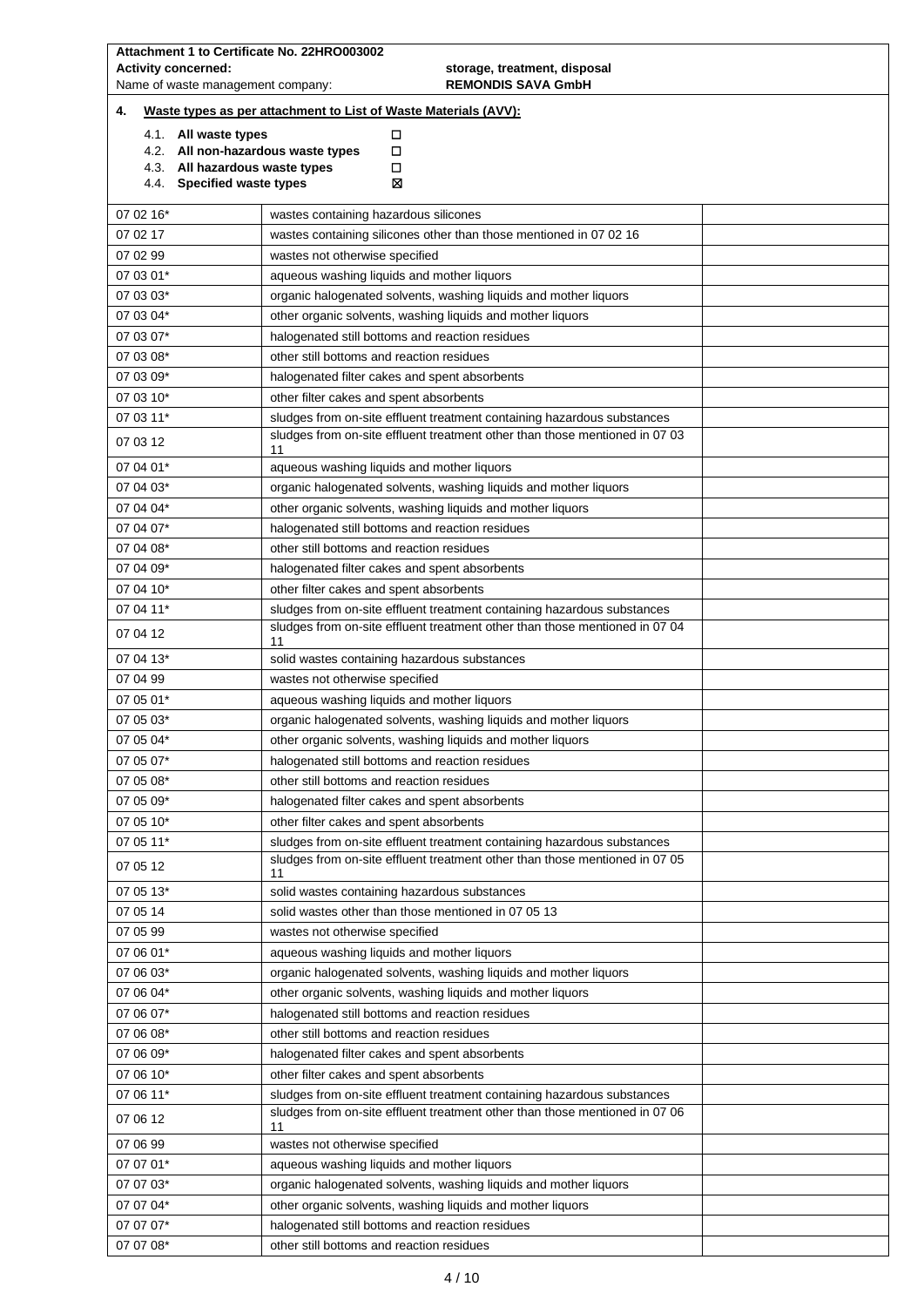| Attachment 1 to Certificate No. 22HRO003002                  |                                                                                                                    |  |  |  |  |
|--------------------------------------------------------------|--------------------------------------------------------------------------------------------------------------------|--|--|--|--|
| <b>Activity concerned:</b>                                   | storage, treatment, disposal                                                                                       |  |  |  |  |
| Name of waste management company:                            | <b>REMONDIS SAVA GmbH</b>                                                                                          |  |  |  |  |
| 4.                                                           | Waste types as per attachment to List of Waste Materials (AVV):                                                    |  |  |  |  |
| 4.1. All waste types                                         | □                                                                                                                  |  |  |  |  |
| 4.2. All non-hazardous waste types                           | □                                                                                                                  |  |  |  |  |
| 4.3. All hazardous waste types<br>4.4. Specified waste types | □<br>⊠                                                                                                             |  |  |  |  |
|                                                              |                                                                                                                    |  |  |  |  |
| 07 07 09*                                                    | halogenated filter cakes and spent absorbents                                                                      |  |  |  |  |
| 07 07 10*                                                    | other filter cakes and spent absorbents                                                                            |  |  |  |  |
| 07 07 11*                                                    | sludges from on-site effluent treatment containing hazardous substances                                            |  |  |  |  |
| 07 07 12                                                     | sludges from on-site effluent treatment other than those mentioned in 07 07<br>11                                  |  |  |  |  |
| 08 01 11*                                                    | waste paint and varnish containing organic solvents or other hazardous<br>substances                               |  |  |  |  |
| 08 01 12                                                     | waste paint and varnish other than those mentioned in 08 01 11                                                     |  |  |  |  |
| 08 01 13*                                                    | sludges from paint and varnish containing organic solvents or other<br>hazardous substances                        |  |  |  |  |
| 08 01 14                                                     | sludges from paint and varnish other than those mentioned in 08 01 13                                              |  |  |  |  |
| 08 01 15*                                                    | aqueous sludges containing paint or varnish containing organic solvents or<br>other hazardous substances           |  |  |  |  |
| 08 01 16                                                     | aqueous sludges containing paint or varnish other than those mentioned in<br>08 01 15                              |  |  |  |  |
| 08 01 17*                                                    | wastes from paint or varnish removal containing organic solvents or other<br>hazardous substances                  |  |  |  |  |
| 08 01 18                                                     | wastes from paint or varnish removal other than those mentioned in 08 01 17                                        |  |  |  |  |
| 08 01 19*                                                    | aqueous suspensions containing paint or varnish containing organic solvents<br>or other hazardous substances       |  |  |  |  |
| 08 01 20                                                     | aqueous suspensions containing paint or varnish other than those mentioned<br>in 08 01 19                          |  |  |  |  |
| 08 01 21*                                                    | waste paint or varnish remover                                                                                     |  |  |  |  |
| 08 01 99                                                     | wastes not otherwise specified                                                                                     |  |  |  |  |
| 08 02 01                                                     | waste coating powders                                                                                              |  |  |  |  |
| 08 03 07                                                     | aqueous sludges containing ink                                                                                     |  |  |  |  |
| 08 03 08                                                     | aqueous liquid waste containing ink                                                                                |  |  |  |  |
| 08 03 12*                                                    | waste ink containing hazardous substances                                                                          |  |  |  |  |
| 08 03 13                                                     | waste ink other than those mentioned in 08 03 12                                                                   |  |  |  |  |
| 08 03 14*                                                    | ink sludges containing hazardous substances                                                                        |  |  |  |  |
| 08 03 15                                                     | ink sludges other than those mentioned in 08 03 14                                                                 |  |  |  |  |
| 08 03 17*                                                    |                                                                                                                    |  |  |  |  |
|                                                              | waste printing toner containing hazardous substances                                                               |  |  |  |  |
| 08 03 18                                                     | waste printing toner other than those mentioned in 08 03 17                                                        |  |  |  |  |
| 08 03 19*                                                    | disperse oil                                                                                                       |  |  |  |  |
| 08 03 99                                                     | wastes not otherwise specified                                                                                     |  |  |  |  |
| 08 04 09*                                                    | waste adhesives and sealants containing organic solvents or other<br>hazardous substances                          |  |  |  |  |
| 08 04 10                                                     | waste adhesives and sealants other than those mentioned in 08 04 09                                                |  |  |  |  |
| 08 04 11*                                                    | adhesive and sealant sludges containing organic solvents or other<br>hazardous substances                          |  |  |  |  |
| 08 04 12                                                     | adhesive and sealant sludges other than those mentioned in 08 04 11                                                |  |  |  |  |
| 08 04 13*                                                    | aqueous sludges containing adhesives or sealants containing organic<br>solvents or other hazardous substances      |  |  |  |  |
| 08 04 14                                                     | aqueous sludges containing adhesives or sealants other than those<br>mentioned in 08 04 13                         |  |  |  |  |
| 08 04 15*                                                    | aqueous liquid waste containing adhesives or sealants containing organic<br>solvents or other hazardous substances |  |  |  |  |
| 08 04 16                                                     | aqueous liquid waste containing adhesives or sealants other than those<br>mentioned in 08 04 15                    |  |  |  |  |
| 08 04 17*                                                    | rosin oil                                                                                                          |  |  |  |  |
| 08 05 01*                                                    | waste isocyanates                                                                                                  |  |  |  |  |
| 09 01 01*                                                    | water-based developer and activator solutions                                                                      |  |  |  |  |
| 09 01 02*                                                    | water-based offset plate developer solutions                                                                       |  |  |  |  |
| 09 01 03*                                                    | solvent-based developer solutions                                                                                  |  |  |  |  |
| 09 01 04*                                                    | fixer solutions                                                                                                    |  |  |  |  |
| 09 01 05*                                                    | bleach solutions and bleach fixer solutions                                                                        |  |  |  |  |
| 09 01 07                                                     | photographic film and paper containing silver or silver compounds                                                  |  |  |  |  |
| 09 01 08                                                     | photographic film and paper free of silver or silver compounds                                                     |  |  |  |  |
| 10 01 20*                                                    |                                                                                                                    |  |  |  |  |
|                                                              | sludges from on-site effluent treatment containing hazardous substances                                            |  |  |  |  |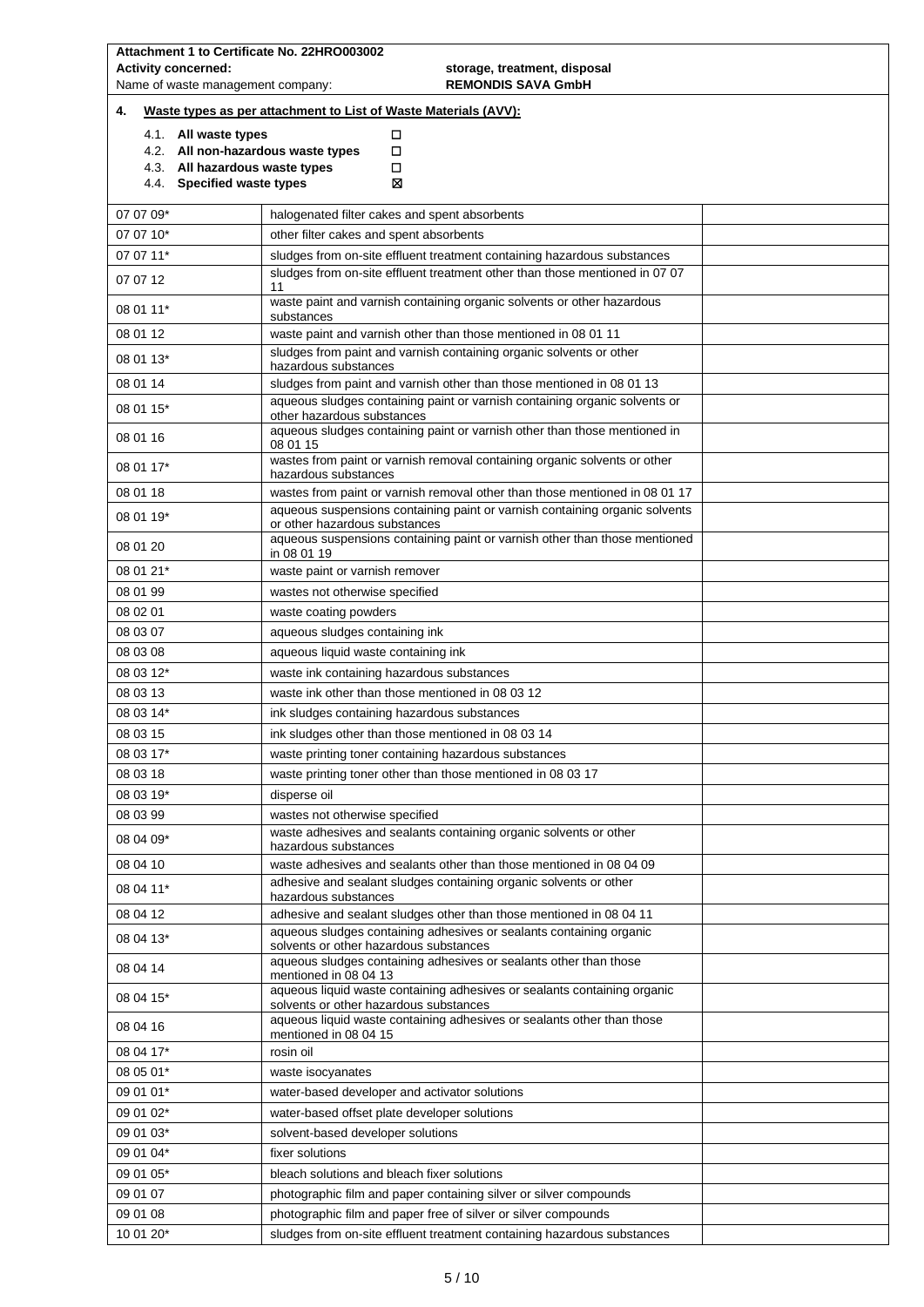| Attachment 1 to Certificate No. 22HRO003002<br><b>Activity concerned:</b><br>Name of waste management company:             | storage, treatment, disposal<br><b>REMONDIS SAVA GmbH</b>                                                                          |                                                                   |  |  |
|----------------------------------------------------------------------------------------------------------------------------|------------------------------------------------------------------------------------------------------------------------------------|-------------------------------------------------------------------|--|--|
| 4.                                                                                                                         | Waste types as per attachment to List of Waste Materials (AVV):                                                                    |                                                                   |  |  |
| 4.1. All waste types<br>4.2. All non-hazardous waste types<br>4.3. All hazardous waste types<br>4.4. Specified waste types | □<br>□<br>□<br>⊠                                                                                                                   |                                                                   |  |  |
| 10 01 21                                                                                                                   | sludges from on-site effluent treatment other than those mentioned in 10 01<br>20                                                  |                                                                   |  |  |
| 10 02 11*                                                                                                                  | wastes from cooling-water treatment containing oil                                                                                 |                                                                   |  |  |
| 10 03 27*                                                                                                                  | wastes from cooling-water treatment containing oil                                                                                 |                                                                   |  |  |
| 10 04 09*                                                                                                                  | wastes from cooling-water treatment containing oil                                                                                 |                                                                   |  |  |
| 10 05 08*                                                                                                                  | wastes from cooling-water treatment containing oil                                                                                 |                                                                   |  |  |
| 10 06 09*                                                                                                                  | wastes from cooling-water treatment containing oil                                                                                 |                                                                   |  |  |
| 10 07 07*                                                                                                                  | wastes from cooling-water treatment containing oil                                                                                 |                                                                   |  |  |
| 10 08 19*                                                                                                                  | wastes from cooling-water treatment containing oil                                                                                 |                                                                   |  |  |
| 10 11 19*                                                                                                                  | solid wastes from on-site effluent treatment containing hazardous<br>substances                                                    |                                                                   |  |  |
| 10 11 20                                                                                                                   | solid wastes from on-site effluent treatment other than those mentioned in 10<br>11 19                                             |                                                                   |  |  |
| 10 12 13                                                                                                                   | sludge from on-site effluent treatment                                                                                             |                                                                   |  |  |
| 12 01 05                                                                                                                   | plastics shavings and turnings                                                                                                     |                                                                   |  |  |
| 12 01 06*                                                                                                                  | mineral-based machining oils containing halogens (except emulsions and<br>solutions)                                               |                                                                   |  |  |
| 12 01 07*                                                                                                                  | mineral-based machining oils free of halogens (except emulsions and<br>solutions)                                                  |                                                                   |  |  |
| 12 01 08*                                                                                                                  | machining emulsions and solutions containing halogens                                                                              |                                                                   |  |  |
| 12 01 09*                                                                                                                  | machining emulsions and solutions free of halogens                                                                                 |                                                                   |  |  |
| 12 01 10*                                                                                                                  | synthetic machining oils                                                                                                           |                                                                   |  |  |
| 12 01 12*                                                                                                                  | spent waxes and fats                                                                                                               |                                                                   |  |  |
| 12 01 14*                                                                                                                  | machining sludges containing hazardous substances                                                                                  |                                                                   |  |  |
| 12 01 15                                                                                                                   | machining sludges other than those mentioned in 12 01 14                                                                           |                                                                   |  |  |
| 12 01 18*                                                                                                                  | metal sludge (grinding, honing and lapping sludge) containing oil                                                                  |                                                                   |  |  |
| 12 01 19*                                                                                                                  | readily biodegradable machining oil                                                                                                |                                                                   |  |  |
| 12 01 20*                                                                                                                  | substances                                                                                                                         | spent grinding bodies and grinding materials containing hazardous |  |  |
| 12 01 21                                                                                                                   | spent grinding bodies and grinding materials other than those mentioned in<br>12 01 20                                             |                                                                   |  |  |
| 12 03 01*                                                                                                                  | aqueous washing liquids                                                                                                            |                                                                   |  |  |
| 12 03 02*                                                                                                                  | steam degreasing wastes                                                                                                            |                                                                   |  |  |
| 13 01 01*                                                                                                                  | hydraulic oils, containing PCBs                                                                                                    |                                                                   |  |  |
| 13 01 04*                                                                                                                  | chlorinated emulsions                                                                                                              |                                                                   |  |  |
| 13 01 05*                                                                                                                  | non-chlorinated emulsions                                                                                                          |                                                                   |  |  |
| 13 01 09*                                                                                                                  | mineral-based chlorinated hydraulic oils                                                                                           |                                                                   |  |  |
| 13 01 10*                                                                                                                  | mineral based non-chlorinated hydraulic oils                                                                                       |                                                                   |  |  |
| 13 01 11*                                                                                                                  | synthetic hydraulic oils                                                                                                           |                                                                   |  |  |
| 13 01 12*                                                                                                                  | readily biodegradable hydraulic oils                                                                                               |                                                                   |  |  |
| 13 01 13*                                                                                                                  | other hydraulic oils                                                                                                               |                                                                   |  |  |
| 13 02 04*                                                                                                                  | mineral-based chlorinated engine, gear and lubricating oils                                                                        |                                                                   |  |  |
| 13 02 05*                                                                                                                  | mineral-based non-chlorinated engine, gear and lubricating oils                                                                    |                                                                   |  |  |
| 13 02 06*                                                                                                                  | synthetic engine, gear and lubricating oils                                                                                        |                                                                   |  |  |
| 13 02 07*                                                                                                                  | readily biodegradable engine, gear and lubricating oils                                                                            |                                                                   |  |  |
| 13 02 08*                                                                                                                  | other engine, gear and lubricating oils                                                                                            |                                                                   |  |  |
| 13 03 01*<br>13 03 06*                                                                                                     | insulating or heat transmission oils containing PCBs<br>mineral-based chlorinated insulating and heat transmission oils other than |                                                                   |  |  |
| 13 03 07*                                                                                                                  | those mentioned in 13 03 01<br>mineral-based non-chlorinated insulating and heat transmission oils                                 |                                                                   |  |  |
| 13 03 08*                                                                                                                  | synthetic insulating and heat transmission oils                                                                                    |                                                                   |  |  |
| 13 03 09*                                                                                                                  | readily biodegradable insulating and heat transmission oils                                                                        |                                                                   |  |  |
| 13 03 10*                                                                                                                  | other insulating and heat transmission oils                                                                                        |                                                                   |  |  |
| 13 04 01*                                                                                                                  | bilge oils from inland navigation                                                                                                  |                                                                   |  |  |
| 13 04 02*                                                                                                                  | bilge oils from jetty sewers                                                                                                       |                                                                   |  |  |
| 13 04 03*                                                                                                                  | bilge oils from other navigation                                                                                                   |                                                                   |  |  |
|                                                                                                                            |                                                                                                                                    |                                                                   |  |  |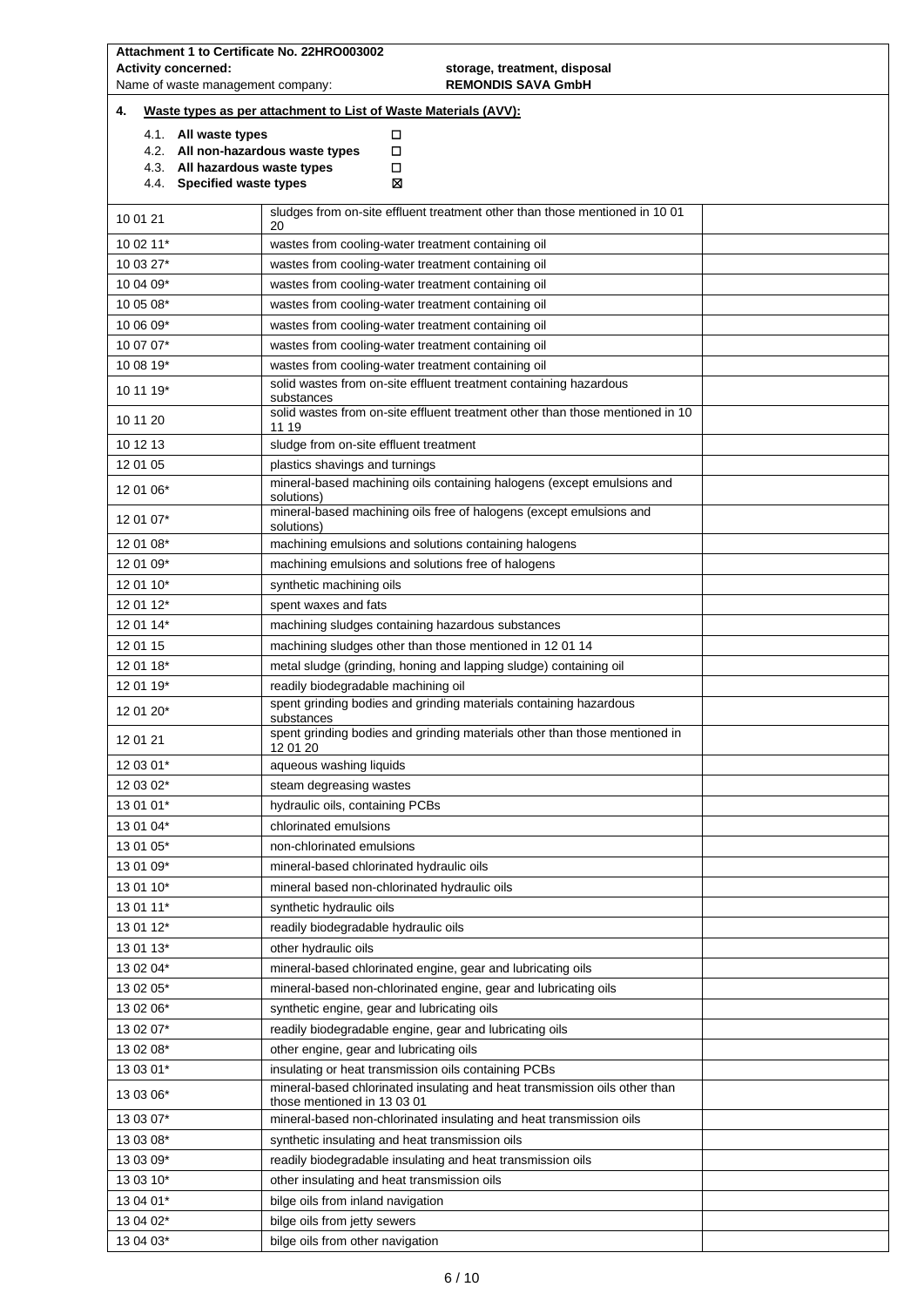|                                                                                                                           | Attachment 1 to Certificate No. 22HRO003002                                                                                  |  |  |  |  |
|---------------------------------------------------------------------------------------------------------------------------|------------------------------------------------------------------------------------------------------------------------------|--|--|--|--|
|                                                                                                                           | <b>Activity concerned:</b><br>storage, treatment, disposal<br>Name of waste management company:<br><b>REMONDIS SAVA GmbH</b> |  |  |  |  |
| 4.                                                                                                                        | Waste types as per attachment to List of Waste Materials (AVV):                                                              |  |  |  |  |
| 4.1. All waste types                                                                                                      | □                                                                                                                            |  |  |  |  |
| 4.2. All non-hazardous waste types<br>4.3. All hazardous waste types                                                      | □<br>□                                                                                                                       |  |  |  |  |
| 4.4. Specified waste types                                                                                                | ⊠                                                                                                                            |  |  |  |  |
| 13 05 01*                                                                                                                 | solids from grit chambers and oil/water separators                                                                           |  |  |  |  |
| 13 05 02*                                                                                                                 | sludges from oil/water separators                                                                                            |  |  |  |  |
| 13 05 03*                                                                                                                 | interceptor sludges                                                                                                          |  |  |  |  |
| 13 05 06*                                                                                                                 | oil from oil/water separators                                                                                                |  |  |  |  |
| 13 05 07*                                                                                                                 | oily water from oil/water separators                                                                                         |  |  |  |  |
| 13 05 08*                                                                                                                 | mixtures of wastes from grit chambers and oil/water separators                                                               |  |  |  |  |
| 13 07 01*<br>13 07 02*                                                                                                    | fuel oil and diesel                                                                                                          |  |  |  |  |
| 13 07 03*                                                                                                                 | petrol<br>other fuels (including mixtures)                                                                                   |  |  |  |  |
| 13 08 01*                                                                                                                 | desalter sludges or emulsions                                                                                                |  |  |  |  |
| 13 08 02*                                                                                                                 | other emulsions                                                                                                              |  |  |  |  |
| 14 06 01*                                                                                                                 | chlorofluorocarbons, HCFC, HFC                                                                                               |  |  |  |  |
| 14 06 02*                                                                                                                 | other halogenated solvents and solvent mixtures                                                                              |  |  |  |  |
| 14 06 03*                                                                                                                 | other solvents and solvent mixtures                                                                                          |  |  |  |  |
| 14 06 04*                                                                                                                 | sludges or solid wastes containing halogenated solvents                                                                      |  |  |  |  |
| 14 06 05*                                                                                                                 | sludges or solid wastes containing other solvents                                                                            |  |  |  |  |
| 15 01 01                                                                                                                  | paper and cardboard packaging                                                                                                |  |  |  |  |
| 15 01 02                                                                                                                  | plastic packaging                                                                                                            |  |  |  |  |
| 15 01 03                                                                                                                  | wooden packaging                                                                                                             |  |  |  |  |
| 15 01 04                                                                                                                  | metallic packaging                                                                                                           |  |  |  |  |
|                                                                                                                           | 15 01 05<br>composite packaging                                                                                              |  |  |  |  |
|                                                                                                                           | 15 01 06<br>mixed packaging                                                                                                  |  |  |  |  |
| 15 01 09<br>15 01 10*                                                                                                     | textile packaging<br>packaging containing residues of or contaminated by hazardous substances                                |  |  |  |  |
|                                                                                                                           | absorbents, filter materials (including oil filters not otherwise specified),                                                |  |  |  |  |
| 15 02 02*                                                                                                                 | wiping cloths, protective clothing contaminated by hazardous substances                                                      |  |  |  |  |
| absorbents, filter materials, wiping cloths and protective clothing other than<br>15 02 03<br>those mentioned in 15 02 02 |                                                                                                                              |  |  |  |  |
| 16 01 03                                                                                                                  | end-of-life tyres                                                                                                            |  |  |  |  |
| 16 01 07*                                                                                                                 | oil filters                                                                                                                  |  |  |  |  |
| 16 01 09*                                                                                                                 | components containing PCBs                                                                                                   |  |  |  |  |
| 16 01 13*                                                                                                                 | brake fluids                                                                                                                 |  |  |  |  |
| 16 01 14*                                                                                                                 | antifreeze fluids containing hazardous substances                                                                            |  |  |  |  |
| 16 01 15                                                                                                                  | antifreeze fluids other than those mentioned in 16 01 14                                                                     |  |  |  |  |
| 16 01 19                                                                                                                  | plastic<br>hazardous components other than those mentioned in 16 01 07 to 16 01 11                                           |  |  |  |  |
| 16 01 21*                                                                                                                 | and 16 01 13 and 16 01 14                                                                                                    |  |  |  |  |
| 16 02 09*                                                                                                                 | transformers and capacitors containing PCBs                                                                                  |  |  |  |  |
| 16 02 13*                                                                                                                 | discarded equipment containing hazardous components other than those<br>mentioned in 16 02 09 to 16 02 12                    |  |  |  |  |
| 16 02 14                                                                                                                  | discarded equipment other than those mentioned in 16 02 09 to 16 02 13                                                       |  |  |  |  |
| 16 02 15*                                                                                                                 | hazardous components removed from discarded equipment                                                                        |  |  |  |  |
| 16 03 05*                                                                                                                 | organic wastes containing hazardous substances                                                                               |  |  |  |  |
| 16 03 06                                                                                                                  | organic wastes other than those mentioned in 16 03 05                                                                        |  |  |  |  |
| 16 05 06*                                                                                                                 | laboratory chemicals, consisting of or containing hazardous substances,<br>including mixtures of laboratory chemicals        |  |  |  |  |
| 16 05 07*                                                                                                                 | discarded inorganic chemicals consisting of or containing hazardous<br>substances                                            |  |  |  |  |
| 16 05 08*                                                                                                                 | discarded organic chemicals consisting of or containing hazardous<br>substances                                              |  |  |  |  |
| 16 05 09                                                                                                                  | discarded chemicals other than those mentioned in 16 05 06, 16 05 07 or 16<br>05 08                                          |  |  |  |  |
| 16 06 04                                                                                                                  | alkaline batteries (except 16 06 03)                                                                                         |  |  |  |  |
| 16 07 08*<br>wastes containing oil                                                                                        |                                                                                                                              |  |  |  |  |
| 16 07 09*                                                                                                                 | wastes containing other hazardous substances                                                                                 |  |  |  |  |
| 16 08 01                                                                                                                  | spent catalysts containing gold, silver, rhenium, rhodium, palladium, iridium<br>or platinum (except 16 08 07)               |  |  |  |  |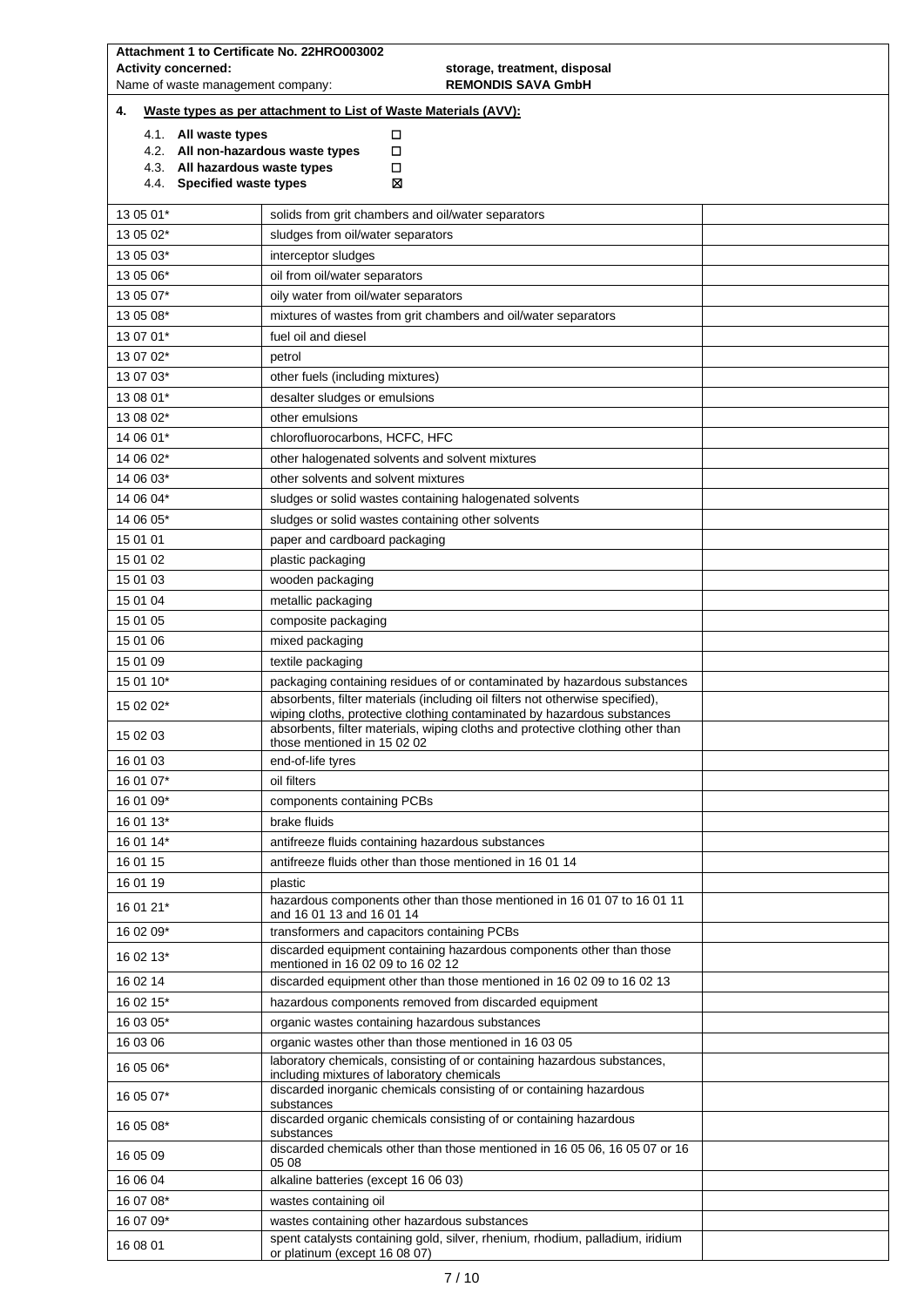|                                   | Attachment 1 to Certificate No. 22HRO003002                                                                                                                                                |  |  |
|-----------------------------------|--------------------------------------------------------------------------------------------------------------------------------------------------------------------------------------------|--|--|
| <b>Activity concerned:</b>        | storage, treatment, disposal                                                                                                                                                               |  |  |
| Name of waste management company: | <b>REMONDIS SAVA GmbH</b>                                                                                                                                                                  |  |  |
| 4.                                | Waste types as per attachment to List of Waste Materials (AVV):                                                                                                                            |  |  |
| 4.1. All waste types              | □                                                                                                                                                                                          |  |  |
|                                   | 4.2. All non-hazardous waste types<br>□                                                                                                                                                    |  |  |
| 4.4. Specified waste types        | 4.3. All hazardous waste types<br>□<br>⊠                                                                                                                                                   |  |  |
|                                   |                                                                                                                                                                                            |  |  |
| 16 08 02*                         | spent catalysts containing hazardous transition metals or hazardous<br>transition metal compounds                                                                                          |  |  |
| 16 08 03                          | spent catalysts containing transition metals or transition metal compounds                                                                                                                 |  |  |
| 16 08 04                          | not otherwise specified<br>spent fluid catalytic cracking catalysts (except 16 08 07)                                                                                                      |  |  |
| 16 08 05*                         | spent catalysts containing phosphoric acid                                                                                                                                                 |  |  |
| 16 08 06*                         | spent liquids used as catalysts                                                                                                                                                            |  |  |
| 16 08 07*                         | spent catalysts contaminated with hazardous substances                                                                                                                                     |  |  |
| 16 09 01*                         | permanganates, for example potassium permanganate                                                                                                                                          |  |  |
| 16 09 02*                         | chromates, for example potassium chromate, potassium or sodium                                                                                                                             |  |  |
| 16 09 03*                         | dichromate<br>peroxides, for example hydrogen peroxide                                                                                                                                     |  |  |
| 16 09 04*                         | oxidising substances, not otherwise specified                                                                                                                                              |  |  |
| 16 10 01*                         | aqueous liquid wastes containing hazardous substances                                                                                                                                      |  |  |
| 16 10 02*                         | aqueous liquid wastes other than those mentioned in 16 10 01                                                                                                                               |  |  |
| 16 10 03*                         | aqueous concentrates containing hazardous substances                                                                                                                                       |  |  |
| 16 10 04                          | aqueous concentrates other than those mentioned in 16 10 03                                                                                                                                |  |  |
| 17 01 07                          | mixtures of concrete, bricks, tiles and ceramics other than those mentioned<br>in 17 01 06                                                                                                 |  |  |
| 17 02 01                          | wood                                                                                                                                                                                       |  |  |
| 17 02 03                          | Plastic                                                                                                                                                                                    |  |  |
| 17 02 04*                         | glass, plastic and wood containing or contaminated with hazardous<br>substances                                                                                                            |  |  |
| 17 03 02                          | bituminous mixtures other than those mentioned in 17 03 01                                                                                                                                 |  |  |
| 17 03 03*                         | coal tar and tarred products                                                                                                                                                               |  |  |
| 17 05 03*                         | soil and stones containing hazardous substances                                                                                                                                            |  |  |
| 17 05 05*                         | dredging spoil containing hazardous substances                                                                                                                                             |  |  |
| 17 06 03*                         | other insulation materials consisting of or containing hazardous substances                                                                                                                |  |  |
| 17 06 04                          | insulation materials other than those mentioned in 17 06 01 and 17 06 03                                                                                                                   |  |  |
| 17 09 02*                         | construction and demolition wastes containing PCB (for example PCB-<br>containing sealants, PCB-containing resin-based floorings, PCB-containing                                           |  |  |
|                                   | sealed glazing units, PCB-containing capacitors)                                                                                                                                           |  |  |
| 17 09 03*                         | other construction and demolition wastes (including mixed wastes)<br>containing hazardous substances                                                                                       |  |  |
| 17 09 04                          | mixed construction and demolition wastes other than those mentioned in 17<br>09 01, 17 09 02 and 17 09 03                                                                                  |  |  |
| 18 01 01                          | sharps (except 18 01 03)                                                                                                                                                                   |  |  |
| 18 01 02                          | Body parts and organs including blood bags and blood preserves (except 18)                                                                                                                 |  |  |
|                                   | 01 03)<br>wastes whose collection and disposal is subject to special requirements in                                                                                                       |  |  |
| 18 01 03*                         | order to prevent infection                                                                                                                                                                 |  |  |
| 18 01 04                          | wastes whose collection and disposal is not subject to special requirements<br>in order to prevent infection(for example dressings, plaster casts, linen,<br>disposable clothing, diapers) |  |  |
| 18 01 06*                         | chemicals consisting of or containing hazardous substances                                                                                                                                 |  |  |
| 18 01 07                          | chemicals other than those mentioned in 180106                                                                                                                                             |  |  |
| 18 01 08*                         | cytotoxic and cytostatic medicines                                                                                                                                                         |  |  |
| 18 01 09                          | medicines other than those mentioned in 180108                                                                                                                                             |  |  |
| 18 02 01                          | sharps (except 18 02 02)                                                                                                                                                                   |  |  |
| 18 02 02*                         | wastes whose collection and disposal is subject to special requirements in<br>order to prevent infection                                                                                   |  |  |
| 18 02 03                          | wastes whose collection and disposal is not subject to special requirements<br>in order to prevent infection                                                                               |  |  |
| 18 02 05*                         | chemicals consisting of or containing hazardous substances                                                                                                                                 |  |  |
| 18 02 06                          | chemicals other than those mentioned in 180205                                                                                                                                             |  |  |
| 18 02 07*                         | cytotoxic and cytostatic medicines                                                                                                                                                         |  |  |
| 18 02 08                          | medicines other than those mentioned in 18 02 07                                                                                                                                           |  |  |
| 19 02 03                          | premixed wastes composed only of non-hazardous wastes                                                                                                                                      |  |  |
| 19 02 04*                         | premixed wastes composed of at least one hazardous waste                                                                                                                                   |  |  |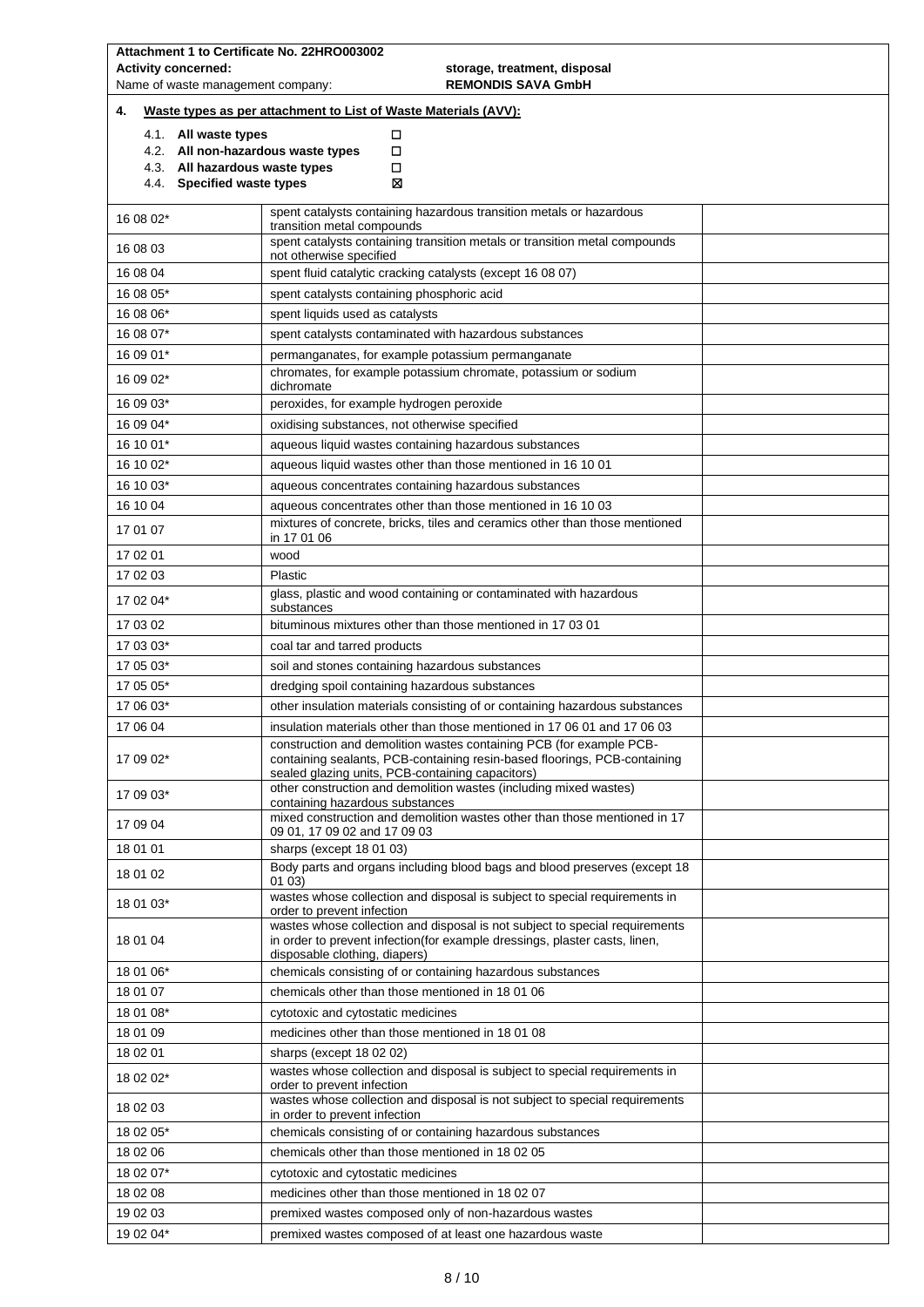| Attachment 1 to Certificate No. 22HRO003002<br><b>Activity concerned:</b><br>Name of waste management company: | storage, treatment, disposal<br><b>REMONDIS SAVA GmbH</b>                                                                                                            |  |  |  |
|----------------------------------------------------------------------------------------------------------------|----------------------------------------------------------------------------------------------------------------------------------------------------------------------|--|--|--|
| 4.                                                                                                             | Waste types as per attachment to List of Waste Materials (AVV):                                                                                                      |  |  |  |
|                                                                                                                | □<br>4.1. All waste types<br>4.2. All non-hazardous waste types<br>□<br>4.3. All hazardous waste types<br>□<br>4.4. Specified waste types<br>⊠                       |  |  |  |
| 19 02 05*                                                                                                      | sludges from physico/chemical treatment containing hazardous substances                                                                                              |  |  |  |
| 19 02 07*                                                                                                      | oil and concentrates from separation                                                                                                                                 |  |  |  |
| 19 02 08*                                                                                                      | liquid combustible wastes containing hazardous substances                                                                                                            |  |  |  |
| 19 02 09*                                                                                                      | solid combustible wastes containing hazardous substances                                                                                                             |  |  |  |
| 19 02 10                                                                                                       | combustible wastes other than those mentioned in 19 02 08 and 19 02 09                                                                                               |  |  |  |
| 19 02 11*                                                                                                      | other wastes containing hazardous substances                                                                                                                         |  |  |  |
| 19 03 04*                                                                                                      | wastes marked as hazardous, partly stabilised other than 19 03 08                                                                                                    |  |  |  |
| 19 03 05                                                                                                       | stabilised wastes other than those mentioned in 190304                                                                                                               |  |  |  |
| 19 03 06*                                                                                                      | wastes marked as hazardous, solidified                                                                                                                               |  |  |  |
| 19 03 07                                                                                                       | solidified wastes other than those mentioned in 190306                                                                                                               |  |  |  |
| 19 08 01                                                                                                       | screenings                                                                                                                                                           |  |  |  |
| 19 08 06*                                                                                                      | saturated or spent ion exchange resins                                                                                                                               |  |  |  |
| 19 08 08*<br>19 08 09                                                                                          | membrane system waste containing heavy metals<br>grease and oil mixture from oil/water separation containing only edible oil<br>and fats                             |  |  |  |
| 19 08 10*                                                                                                      | grease and oil mixture from oil/water separation other than those mentioned<br>in 190809                                                                             |  |  |  |
| 19 08 11*                                                                                                      | sludges containing hazardous substances from biological treatment of<br>industrial waste water                                                                       |  |  |  |
| 19 08 12                                                                                                       | sludges from biological treatment of industrial waste water other than those<br>mentioned in 19 08 11                                                                |  |  |  |
| 19 08 13*                                                                                                      | sludges from other treatment of industrial waste water containing hazardous<br>substances<br>sludges from other treatment of industrial waste water other than those |  |  |  |
| 19 08 14                                                                                                       | mentioned in 19 08 13                                                                                                                                                |  |  |  |
| 19 09 04                                                                                                       | spent activated carbon                                                                                                                                               |  |  |  |
| 19 09 05                                                                                                       | saturated or spent ion exchange resins                                                                                                                               |  |  |  |
| 19 10 01                                                                                                       | iron and steel waste                                                                                                                                                 |  |  |  |
| 19 10 02                                                                                                       | non-ferrous waste                                                                                                                                                    |  |  |  |
| 19 10 03*                                                                                                      | fluff-light fraction and dust containing hazardous substances                                                                                                        |  |  |  |
| 19 10 04                                                                                                       | fluff-light fraction and dust other than those mentioned in 19 10 03                                                                                                 |  |  |  |
| 19 10 05*                                                                                                      | other fractions containing hazardous substances                                                                                                                      |  |  |  |
| 19 10 06<br>19 11 01*                                                                                          | other fractions other than those mentioned in 19 10 05                                                                                                               |  |  |  |
| 19 11 02*                                                                                                      | spent filter clays<br>acid tars                                                                                                                                      |  |  |  |
| 19 11 03*                                                                                                      | aqueous liquid wastes                                                                                                                                                |  |  |  |
| 19 11 04*                                                                                                      | wastes from cleaning of fuel with bases                                                                                                                              |  |  |  |
| 19 11 05*                                                                                                      | sludges from on-site effluent treatment containing hazardous substances                                                                                              |  |  |  |
| 19 11 06                                                                                                       | sludges from on-site effluent treatment other than those mentioned in 19 11<br>05                                                                                    |  |  |  |
| 19 11 07*                                                                                                      | wastes from flue-gas cleaning                                                                                                                                        |  |  |  |
| 19 11 99                                                                                                       | wastes not otherwise specified                                                                                                                                       |  |  |  |
| 19 12 01                                                                                                       | paper and cardboard                                                                                                                                                  |  |  |  |
| 19 12 06*                                                                                                      | wood containing hazardous substances                                                                                                                                 |  |  |  |
| 19 12 07                                                                                                       | wood other than that mentioned in 19 12 06                                                                                                                           |  |  |  |
| 19 12 08                                                                                                       | textiles                                                                                                                                                             |  |  |  |
| 19 12 10<br>19 12 12                                                                                           | combustible waste (refuse derived fuel)<br>other wastes (including mixtures of materials) from mechanical treatment of                                               |  |  |  |
| 19 13 01*                                                                                                      | wastes other than those mentioned in 19 12 11                                                                                                                        |  |  |  |
| 19 13 03*                                                                                                      | solid wastes from soil remediation containing hazardous substances<br>sludges from soil remediation containing hazardous substances                                  |  |  |  |
| 20 01 08                                                                                                       | biodegradable kitchen and canteen waste                                                                                                                              |  |  |  |
| 20 01 13*<br>solvents                                                                                          |                                                                                                                                                                      |  |  |  |
| 20 01 14*                                                                                                      | acids                                                                                                                                                                |  |  |  |
| 20 01 15*                                                                                                      | alkalines                                                                                                                                                            |  |  |  |
| 20 01 17*                                                                                                      | photochemicals                                                                                                                                                       |  |  |  |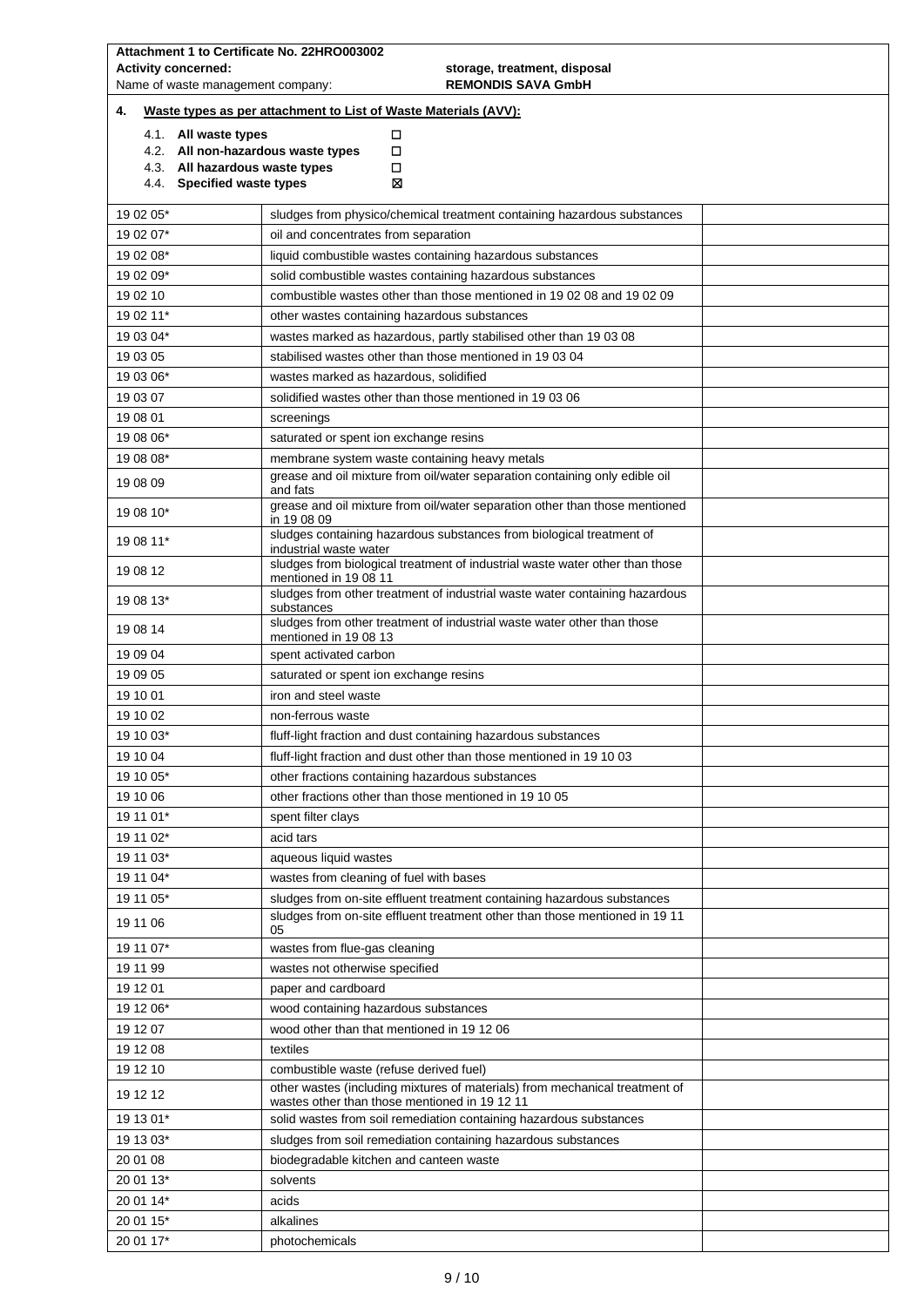| Attachment 1 to Certificate No. 22HRO003002                 |                                                                        |  |  |  |
|-------------------------------------------------------------|------------------------------------------------------------------------|--|--|--|
| <b>Activity concerned:</b><br>storage, treatment, disposal  |                                                                        |  |  |  |
| Name of waste management company:                           | <b>REMONDIS SAVA GmbH</b>                                              |  |  |  |
| 4.                                                          | Waste types as per attachment to List of Waste Materials (AVV):        |  |  |  |
| All waste types<br>4.1.                                     | □                                                                      |  |  |  |
| 4.2.<br>All non-hazardous waste types                       | □                                                                      |  |  |  |
| 4.3.<br>All hazardous waste types                           | □                                                                      |  |  |  |
| Specified waste types<br>4.4.                               | ⊠                                                                      |  |  |  |
| 20 01 19*<br>pesticides                                     |                                                                        |  |  |  |
| 20 01 25<br>edible oil and fat                              |                                                                        |  |  |  |
| 20 01 26*                                                   | oil and fat other than those mentioned in 2001 25                      |  |  |  |
| 20 01 27*                                                   | paint, inks, adhesives and resins containing hazardous substances      |  |  |  |
| 20 01 28                                                    | paint, inks, adhesives and resins other than those mentioned in 200127 |  |  |  |
| 20 01 29*                                                   | detergents containing hazardous substances                             |  |  |  |
| 20 01 30<br>detergents other than those mentioned in 200129 |                                                                        |  |  |  |
| 20 01 31*                                                   | cytotoxic and cytostatic medicines                                     |  |  |  |
| 20 01 32                                                    | medicines other than those mentioned in 2001 31                        |  |  |  |
| 20 03 01                                                    | mixed municipal waste                                                  |  |  |  |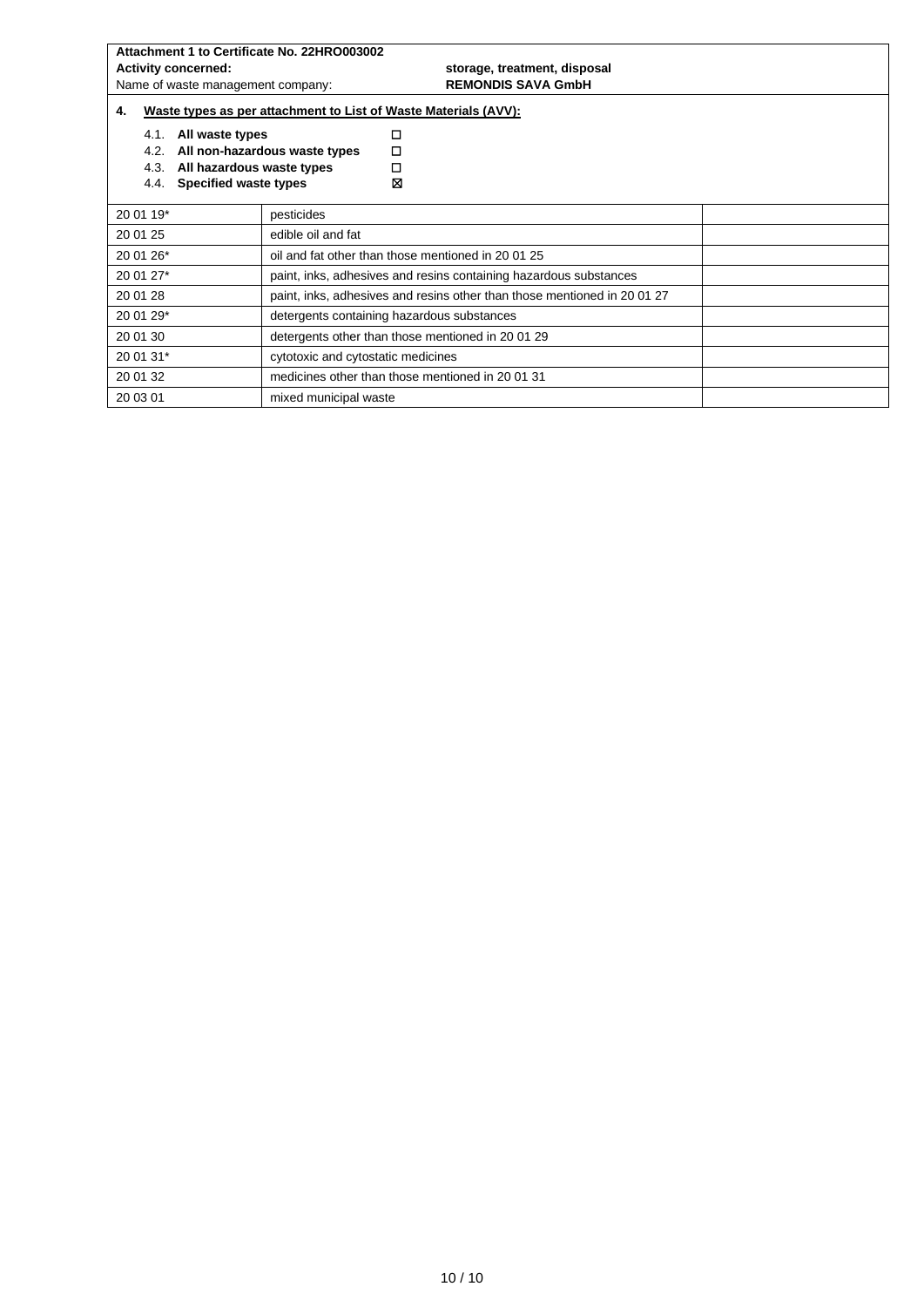|                   | Attachment 2 to Certificate No. 22HRO0003002                                                                            |               |                                                                                                                                                                                                                               |  |  |
|-------------------|-------------------------------------------------------------------------------------------------------------------------|---------------|-------------------------------------------------------------------------------------------------------------------------------------------------------------------------------------------------------------------------------|--|--|
| 1.<br><b>Site</b> | (in case of several sites, please fill in a separate attachment for each site):                                         |               |                                                                                                                                                                                                                               |  |  |
|                   | 1.1. Name of site:                                                                                                      |               | <b>REMONDIS SAVA GmbH</b>                                                                                                                                                                                                     |  |  |
|                   | 1.2. Street:                                                                                                            | Ostertweute 1 |                                                                                                                                                                                                                               |  |  |
|                   | 1.3. Country:                                                                                                           | Germany       |                                                                                                                                                                                                                               |  |  |
|                   | Federal state:                                                                                                          |               | Schleswig-Holstein                                                                                                                                                                                                            |  |  |
|                   | Postal Code:                                                                                                            | 25541         |                                                                                                                                                                                                                               |  |  |
|                   | City:                                                                                                                   |               | <b>Brunsbüttel</b>                                                                                                                                                                                                            |  |  |
|                   |                                                                                                                         |               |                                                                                                                                                                                                                               |  |  |
|                   | <b>Certified Activities</b><br>Storage must always be marked with a cross in combination with recovery and/or disposal. |               | In case of different activities please fill in a separate attachment for each activity, if different waste types are concerned.<br>Treatment must always be marked with a cross in combination with recovery and/or disposal. |  |  |
|                   | 2.1. Collection<br>2.1.1. in Germany only                                                                               | □             | Ident. No. as per § 28 of Ordinance on Waste Recovery + Disposal Records:<br>□                                                                                                                                                |  |  |
|                   | 2.1.2. worldwide                                                                                                        |               | □                                                                                                                                                                                                                             |  |  |
|                   |                                                                                                                         | □             |                                                                                                                                                                                                                               |  |  |
|                   | 2.2. Transport<br>2.2.1. in Germany only                                                                                |               | Ident. No. as per § 28 of Ordinance on Waste Recovery + Disposal Records:<br>□                                                                                                                                                |  |  |
|                   | 2.2.2. worldwide                                                                                                        |               | □                                                                                                                                                                                                                             |  |  |
|                   |                                                                                                                         |               |                                                                                                                                                                                                                               |  |  |
|                   | 2.3. Storage                                                                                                            | ⊠             | Ident. No. as per § 28 of Ordinance on Waste Recovery + Disposal Records:                                                                                                                                                     |  |  |
|                   | 2.3.1. for recovery (No. 2.5)<br>2.3.2. for disposal (No. 2.6)                                                          |               | ⊠<br>No. of waste managing company: A51V006054<br>□                                                                                                                                                                           |  |  |
|                   | 2.4. Treatment                                                                                                          | ⊠             | Ident. No. as per § 28 of Ordinance on Waste Recovery + Disposal Records:                                                                                                                                                     |  |  |
|                   | 2.4.1. for recovery (No. 2.5)<br>2.4.2. for disposal (No. $2.6$ )                                                       |               | ⊠<br>No. of waste managing company: A51V006054<br>□                                                                                                                                                                           |  |  |
|                   | 2.5. Recovery<br>2.5.1. Preparation for reuse<br>2.5.2. Recycling<br>2.5.3. Other processing techniques                 | ⊠             | Ident. No. as per § 28 of Ordinance on Waste Recovery + Disposal Records:<br>⊠ preparatory No. of waste managing company: A51V006054<br><b>X</b> finalized<br>□<br>□<br>⊠                                                     |  |  |
|                   | 2.6. Disposal                                                                                                           | □             | Ident. No. as per § 28 of Ordinance on Waste Recovery + Disposal Records:<br>$\Box$ preparatory<br>$\Box$ finalized                                                                                                           |  |  |
|                   | 2.7. Trading                                                                                                            | □             | Ident. No. as per § 28 of Ordinance on Waste Recovery + Disposal Records:                                                                                                                                                     |  |  |
|                   | 2.7.1. in Germany only<br>2.7.2. worldwide                                                                              |               | □<br>$\Box$                                                                                                                                                                                                                   |  |  |
|                   | 2.8. Brokering                                                                                                          | □             | Ident. No. as per § 28 of Ordinance on Waste Recovery + Disposal Records:                                                                                                                                                     |  |  |
|                   | 2.8.1. in Germany only<br>2.8.2. worldwide                                                                              |               | □<br>□                                                                                                                                                                                                                        |  |  |
|                   | Hazardous waste incineration plant, recovery                                                                            |               | Description of waste managing activities, in particular with regard tot he technology oft he facility:<br>(in case of several technical facilities a separate attachment must be filled in for each technical facility)       |  |  |
| 3.1.              |                                                                                                                         |               | Applicable only for certified first treatment within the meaning of § 21 of the Electrical and Electronical Equipment Act:<br>⊠ not applicable                                                                                |  |  |
| □                 |                                                                                                                         |               | Compliance with the requirements of the Electrical and Electronical Equipment Act was verified and the<br>facility is classified as certified first treatment facility within the meaning of § 21 of the E.E.E.A.             |  |  |
| 3.2.              |                                                                                                                         |               | Applicable only for approved first treatment facilities within the meaning of § 2 section 2 of End-of-Life Vehicles Act:<br>⊠ not applicable                                                                                  |  |  |
|                   |                                                                                                                         |               | $\Box$ Compliance with the requirements of the End-of-Life Vehicles Act was certified. Facility is classified as::                                                                                                            |  |  |
|                   | 3.2.1. Reception facility                                                                                               |               | □                                                                                                                                                                                                                             |  |  |
|                   | 3.2.2. Disposal facility<br>3.2.3. Disassembly facility                                                                 |               | □<br>□                                                                                                                                                                                                                        |  |  |
|                   | 3.2.4. Shredding facility                                                                                               |               | □                                                                                                                                                                                                                             |  |  |
|                   | 3.2.5. Other facility type for further treatment                                                                        |               | □                                                                                                                                                                                                                             |  |  |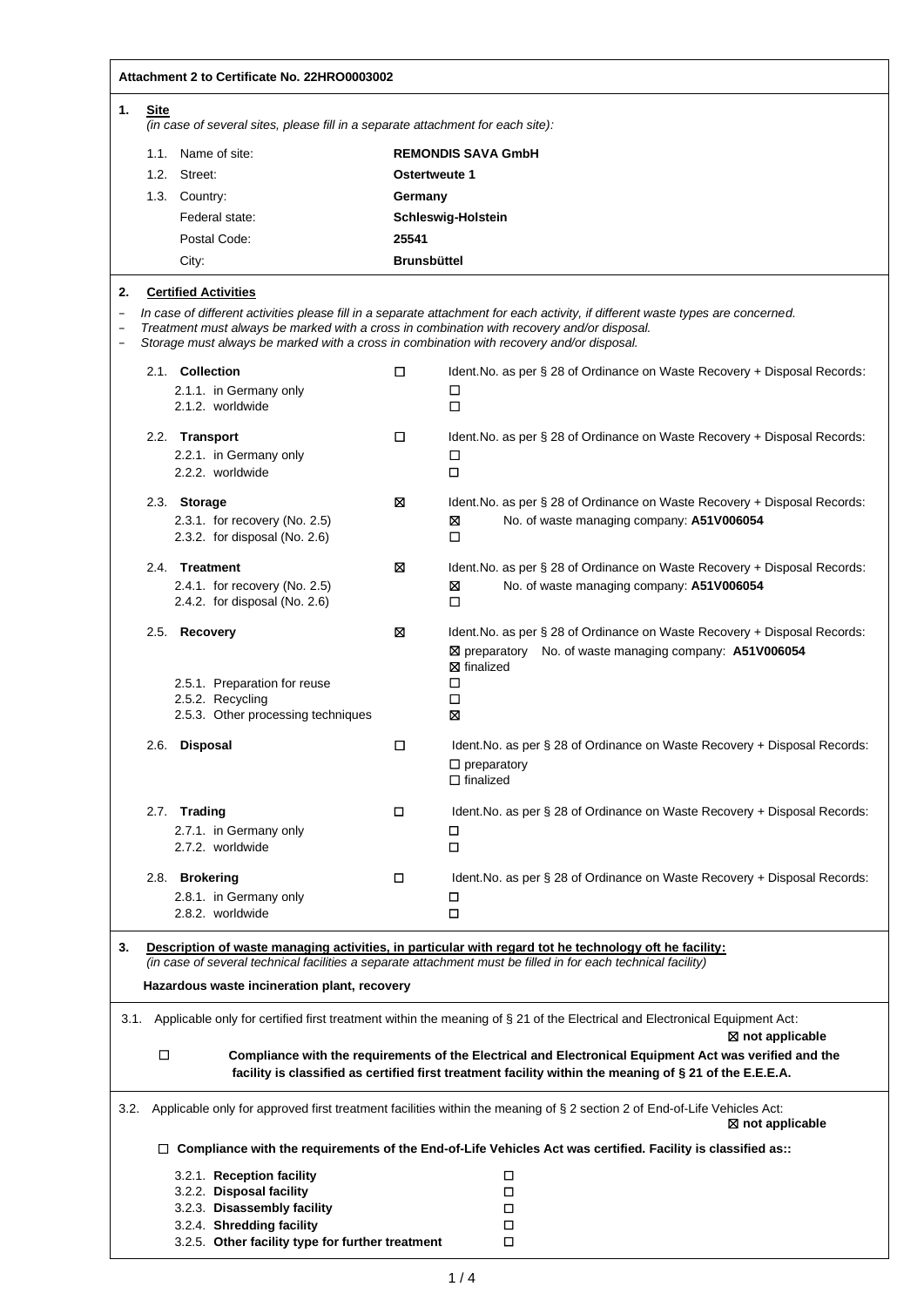|    |                        | <b>Activity concerned:</b><br>Name of waste management company: | storage, treatment, recovery<br><b>REMONDIS SAVA GmbH</b>                                                                      |                                        |
|----|------------------------|-----------------------------------------------------------------|--------------------------------------------------------------------------------------------------------------------------------|----------------------------------------|
| 4. |                        |                                                                 | Waste types as per attachment to List of Waste Materials (AVV):                                                                |                                        |
|    |                        | 4.1. All waste types                                            | □                                                                                                                              |                                        |
|    |                        |                                                                 | 4.2. All non-hazardous waste types<br>□                                                                                        |                                        |
|    |                        | 4.3. All hazardous waste types<br>4.4. Specified waste types    | П<br>⊠                                                                                                                         |                                        |
|    |                        | <b>Waste key</b><br>(with "*" mark, if needed)                  | <b>Waste Description</b>                                                                                                       | <b>Restrictions/</b><br>other comments |
|    | 01 05 05*              |                                                                 | oil-containing drilling muds and wastes                                                                                        |                                        |
|    | 02 03 03               |                                                                 | wastes from solvent extraction                                                                                                 |                                        |
|    | 02 05 01               |                                                                 | materials unsuitable for consumption or processing                                                                             |                                        |
|    | 02 05 02               |                                                                 | sludges from on-site effluent treatment                                                                                        |                                        |
|    | 02 07 02               |                                                                 | wastes from spirits distillation                                                                                               |                                        |
|    | 04 01 03*              |                                                                 | degreasing wastes containing solvents without a liquid phase                                                                   |                                        |
|    | 04 02 10               |                                                                 | organic matter from natural products (for example grease, wax)                                                                 |                                        |
|    | 04 02 14*              |                                                                 | wastes from finishing containing organic solvents                                                                              |                                        |
|    | 04 02 15               |                                                                 | wastes from finishing other than those mentioned in 04 02 14                                                                   |                                        |
|    | 05 01 03*              |                                                                 | tank bottom sludges                                                                                                            |                                        |
|    | 05 01 05*              |                                                                 | oil spills                                                                                                                     |                                        |
|    | 05 01 06*              |                                                                 | oily sludges from maintenance operations of the plant or equipment                                                             |                                        |
|    | 07 01 03*              |                                                                 | organic halogenated solvents, washing liquids and mother liquors                                                               |                                        |
|    | 07 01 04*              |                                                                 | other organic solvents, washing liquids and mother liquors                                                                     |                                        |
|    | 07 01 07*              |                                                                 | halogenated still bottoms and reaction residues                                                                                |                                        |
|    | 07 01 08*<br>07 02 03* |                                                                 | other still bottoms and reaction residues<br>organic halogenated solvents, washing liquids and mother liquors                  |                                        |
|    | 07 02 04*              |                                                                 | other organic solvents, washing liquids and mother liquors                                                                     |                                        |
|    | 07 02 07*              |                                                                 | halogenated still bottoms and reaction residues                                                                                |                                        |
|    | 07 02 08*              |                                                                 | other still bottoms and reaction residues                                                                                      |                                        |
|    | 07 03 03*              |                                                                 | organic halogenated solvents, washing liquids and mother liquors                                                               |                                        |
|    | 07 03 04*              |                                                                 | other organic solvents, washing liquids and mother liquors                                                                     |                                        |
|    | 07 03 07*              |                                                                 | halogenated still bottoms and reaction residues                                                                                |                                        |
|    | 07 03 08*              |                                                                 | other still bottoms and reaction residues                                                                                      |                                        |
|    | 07 04 03*              |                                                                 | organic halogenated solvents, washing liquids and mother liquors                                                               |                                        |
|    | 07 04 04*              |                                                                 | other organic solvents, washing liquids and mother liquors                                                                     |                                        |
|    | 07 04 07*              |                                                                 | halogenated still bottoms and reaction residues                                                                                |                                        |
|    | 07 04 08*              |                                                                 | other still bottoms and reaction residues                                                                                      |                                        |
|    | 07 05 03*              |                                                                 | organic halogenated solvents, washing liquids and mother liquors                                                               |                                        |
|    | 07 05 04*              |                                                                 | other organic solvents, washing liquids and mother liquors                                                                     |                                        |
|    | 07 05 07*              |                                                                 | halogenated still bottoms and reaction residues                                                                                |                                        |
|    | 07 05 08*              |                                                                 | other still bottoms and reaction residues                                                                                      |                                        |
|    | 07 06 03*              |                                                                 | organic halogenated solvents, washing liquids and mother liquors                                                               |                                        |
|    | 07 06 04*              |                                                                 | other organic solvents, washing liquids and mother liquors                                                                     |                                        |
|    | 07 06 07*              |                                                                 | halogenated still bottoms and reaction residues                                                                                |                                        |
|    | 07 06 08*<br>07 07 03* |                                                                 | other still bottoms and reaction residues                                                                                      |                                        |
|    | 07 07 04*              |                                                                 | organic halogenated solvents, washing liquids and mother liquors<br>other organic solvents, washing liquids and mother liquors |                                        |
|    | 07 07 07*              |                                                                 | halogenated still bottoms and reaction residues                                                                                |                                        |
|    | 07 07 08*              |                                                                 | other still bottoms and reaction residues                                                                                      |                                        |
|    |                        |                                                                 | waste paint and varnish containing organic solvents or other hazardous                                                         |                                        |
|    | 08 01 11*              |                                                                 | substances                                                                                                                     |                                        |
|    | 08 01 12               |                                                                 | waste paint and varnish other than those mentioned in 08 01 11                                                                 |                                        |
|    | 08 01 13*              |                                                                 | sludges from paint and varnish containing organic solvents or other<br>hazardous substances                                    |                                        |
|    | 08 01 14               |                                                                 | sludges from paint and varnish other than those mentioned in 08 01 13                                                          |                                        |
|    | 08 01 17*              |                                                                 | wastes from paint or varnish removal containing organic solvents or other                                                      |                                        |
|    | 08 01 18               |                                                                 | hazardous substances<br>wastes from paint or varnish removal other than those mentioned in 08 01 17                            |                                        |
|    | 08 01 21*              |                                                                 | waste paint or varnish remover                                                                                                 |                                        |
|    | 08 03 12*              |                                                                 | waste ink containing hazardous substances                                                                                      |                                        |
|    | 08 03 13               |                                                                 | waste ink other than those mentioned in 08 03 12                                                                               |                                        |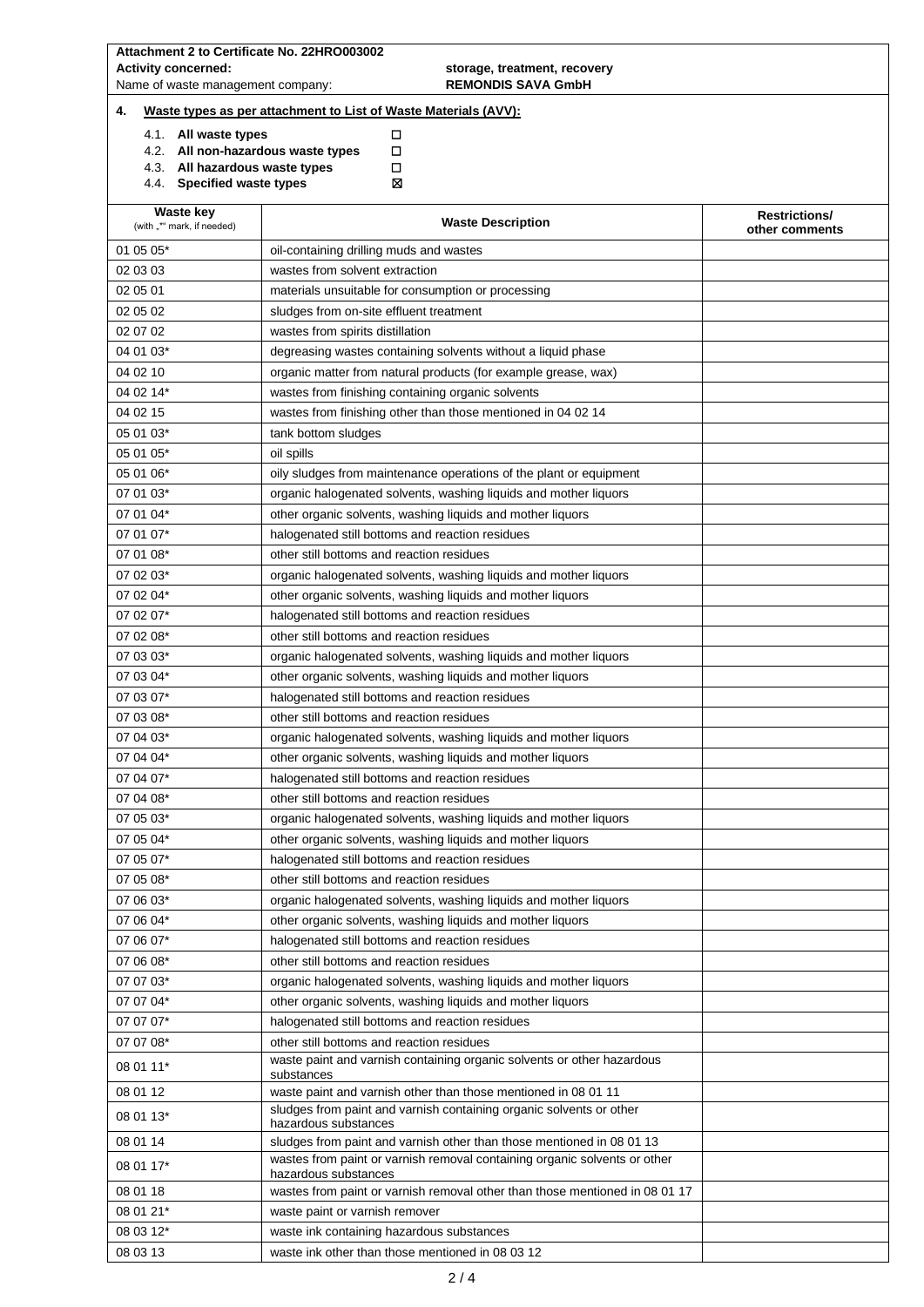| <b>Activity concerned:</b><br>storage, treatment, recovery<br>Name of waste management company:<br><b>REMONDIS SAVA GmbH</b> |                                                              |                                                                                                           |  |  |  |  |
|------------------------------------------------------------------------------------------------------------------------------|--------------------------------------------------------------|-----------------------------------------------------------------------------------------------------------|--|--|--|--|
| Waste types as per attachment to List of Waste Materials (AVV):<br>4.                                                        |                                                              |                                                                                                           |  |  |  |  |
|                                                                                                                              | 4.1. All waste types                                         | □                                                                                                         |  |  |  |  |
|                                                                                                                              |                                                              | 4.2. All non-hazardous waste types<br>□                                                                   |  |  |  |  |
|                                                                                                                              | 4.3. All hazardous waste types<br>4.4. Specified waste types | □<br>⊠                                                                                                    |  |  |  |  |
|                                                                                                                              |                                                              |                                                                                                           |  |  |  |  |
| 08 03 14*                                                                                                                    |                                                              | ink sludges containing hazardous substances                                                               |  |  |  |  |
| 08 03 15                                                                                                                     |                                                              | ink sludges other than those mentioned in 08 03 14                                                        |  |  |  |  |
| 08 03 19*                                                                                                                    |                                                              | disperse oil                                                                                              |  |  |  |  |
| 08 04 09*                                                                                                                    |                                                              | waste adhesives and sealants containing organic solvents or other<br>hazardous substances                 |  |  |  |  |
| 08 04 10                                                                                                                     |                                                              | waste adhesives and sealants other than those mentioned in 08 04 09                                       |  |  |  |  |
| 08 04 11*                                                                                                                    |                                                              | adhesive and sealant sludges containing organic solvents or other<br>hazardous substances                 |  |  |  |  |
| 08 04 12                                                                                                                     |                                                              | adhesive and sealant sludges other than those mentioned in 08 04 11                                       |  |  |  |  |
| 08 04 17*                                                                                                                    |                                                              | rosin oil                                                                                                 |  |  |  |  |
| 09 01 03*                                                                                                                    |                                                              | solvent-based developer solutions                                                                         |  |  |  |  |
| 10 02 11*                                                                                                                    |                                                              | wastes from cooling-water treatment containing oil                                                        |  |  |  |  |
| 10 03 27*                                                                                                                    |                                                              | wastes from cooling-water treatment containing oil                                                        |  |  |  |  |
| 10 04 09*                                                                                                                    |                                                              | wastes from cooling-water treatment containing oil                                                        |  |  |  |  |
| 10 05 08*                                                                                                                    |                                                              | wastes from cooling-water treatment containing oil                                                        |  |  |  |  |
| 10 06 09*                                                                                                                    |                                                              | wastes from cooling-water treatment containing oil                                                        |  |  |  |  |
| 10 07 07*                                                                                                                    |                                                              | wastes from cooling-water treatment containing oil                                                        |  |  |  |  |
| 10 08 19*                                                                                                                    |                                                              | wastes from cooling-water treatment containing oil                                                        |  |  |  |  |
| 12 01 06*                                                                                                                    |                                                              | mineral-based machining oils containing halogens (except emulsions and<br>solutions)                      |  |  |  |  |
| 12 01 07*                                                                                                                    |                                                              | mineral-based machining oils free of halogens (except emulsions and<br>solutions)                         |  |  |  |  |
| 12 01 08*                                                                                                                    |                                                              | machining emulsions and solutions containing halogens                                                     |  |  |  |  |
| 12 01 09*                                                                                                                    |                                                              | machining emulsions and solutions free of halogens                                                        |  |  |  |  |
| 12 01 10*                                                                                                                    |                                                              | synthetic machining oils                                                                                  |  |  |  |  |
| 12 01 12*                                                                                                                    |                                                              | spent waxes and fats                                                                                      |  |  |  |  |
| 12 01 19*                                                                                                                    |                                                              | readily biodegradable machining oil                                                                       |  |  |  |  |
| 12 03 01*                                                                                                                    |                                                              | aqueous washing liquids                                                                                   |  |  |  |  |
| 13 01 04*                                                                                                                    |                                                              | chlorinated emulsions                                                                                     |  |  |  |  |
| 13 01 05*                                                                                                                    |                                                              | non-chlorinated emulsions                                                                                 |  |  |  |  |
| 13 01 09*                                                                                                                    |                                                              | mineral-based chlorinated hydraulic oils                                                                  |  |  |  |  |
| 13 01 10*                                                                                                                    |                                                              | mineral based non-chlorinated hydraulic oils                                                              |  |  |  |  |
| 13 01 11*                                                                                                                    |                                                              | synthetic hydraulic oils                                                                                  |  |  |  |  |
| 13 01 12*                                                                                                                    |                                                              | readily biodegradable hydraulic oils                                                                      |  |  |  |  |
| 13 01 13*                                                                                                                    |                                                              | other hydraulic oils                                                                                      |  |  |  |  |
| 13 02 04*                                                                                                                    |                                                              | mineral-based chlorinated engine, gear and lubricating oils                                               |  |  |  |  |
| 13 02 05*                                                                                                                    |                                                              | mineral-based non-chlorinated engine, gear and lubricating oils                                           |  |  |  |  |
| 13 02 06*                                                                                                                    |                                                              | synthetic engine, gear and lubricating oils                                                               |  |  |  |  |
| 13 02 07*                                                                                                                    |                                                              | readily biodegradable engine, gear and lubricating oils                                                   |  |  |  |  |
| 13 02 08*                                                                                                                    |                                                              | other engine, gear and lubricating oils                                                                   |  |  |  |  |
| 13 03 06*                                                                                                                    |                                                              | mineral-based chlorinated insulating and heat transmission oils other than<br>those mentioned in 13 03 01 |  |  |  |  |
| 13 03 07*                                                                                                                    |                                                              | mineral-based non-chlorinated insulating and heat transmission oils                                       |  |  |  |  |
| 13 03 08*                                                                                                                    |                                                              | synthetic insulating and heat transmission oils                                                           |  |  |  |  |
| 13 03 09*                                                                                                                    |                                                              | readily biodegradable insulating and heat transmission oils                                               |  |  |  |  |
| 13 03 10*                                                                                                                    |                                                              | other insulating and heat transmission oils                                                               |  |  |  |  |
| 13 04 01*                                                                                                                    |                                                              | bilge oils from inland navigation                                                                         |  |  |  |  |
| 13 04 02*                                                                                                                    |                                                              | bilge oils from jetty sewers                                                                              |  |  |  |  |
| 13 04 03*                                                                                                                    |                                                              | bilge oils from other navigation                                                                          |  |  |  |  |
| 13 05 06*                                                                                                                    |                                                              | oil from oil/water separators                                                                             |  |  |  |  |
| 13 07 01*                                                                                                                    |                                                              | fuel oil and diesel                                                                                       |  |  |  |  |
| 13 07 02*                                                                                                                    |                                                              | petrol                                                                                                    |  |  |  |  |
| 13 07 03*                                                                                                                    |                                                              | other fuels (including mixtures)                                                                          |  |  |  |  |
| 13 08 01*                                                                                                                    |                                                              | desalter sludges or emulsions                                                                             |  |  |  |  |